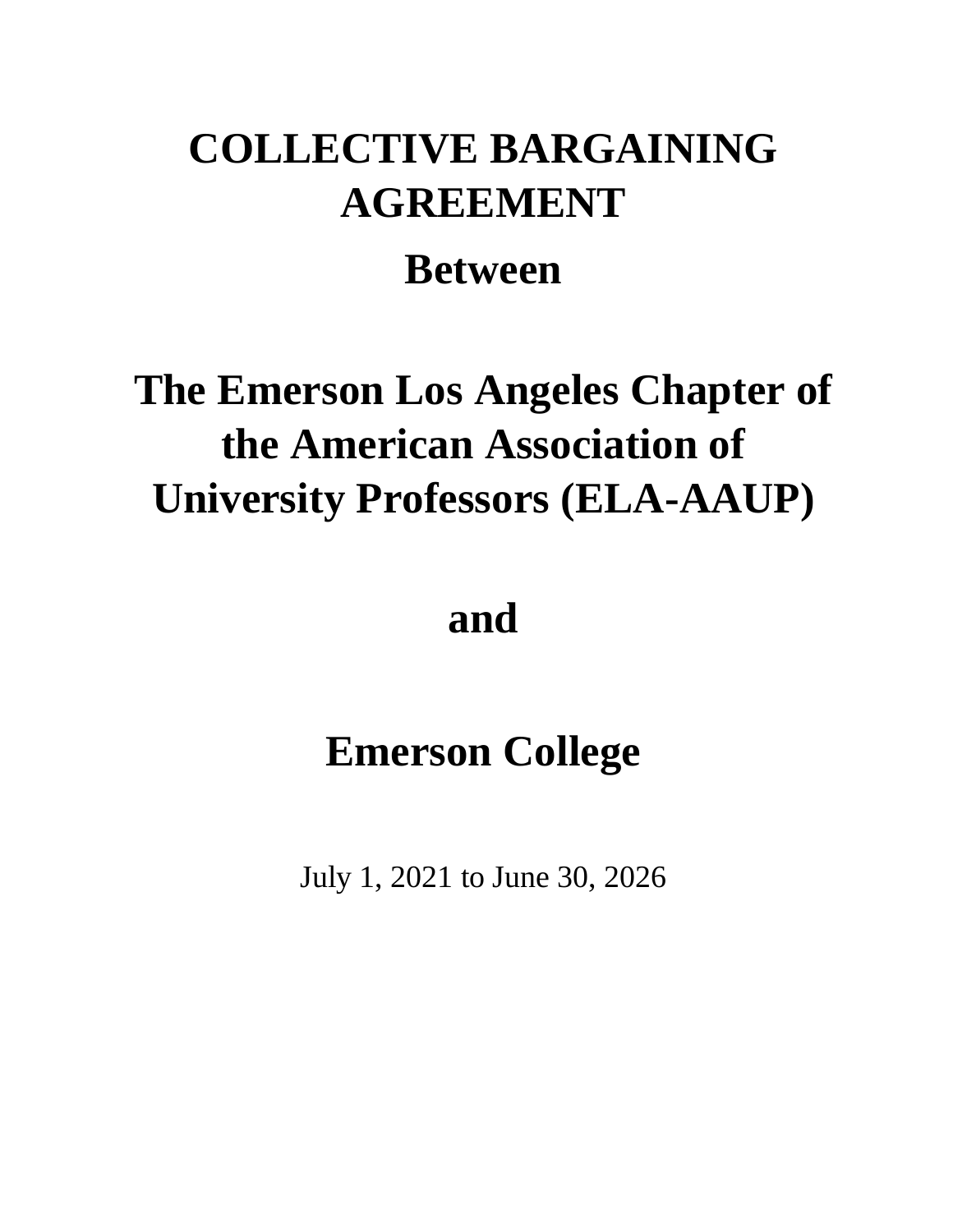# **Table of Contents**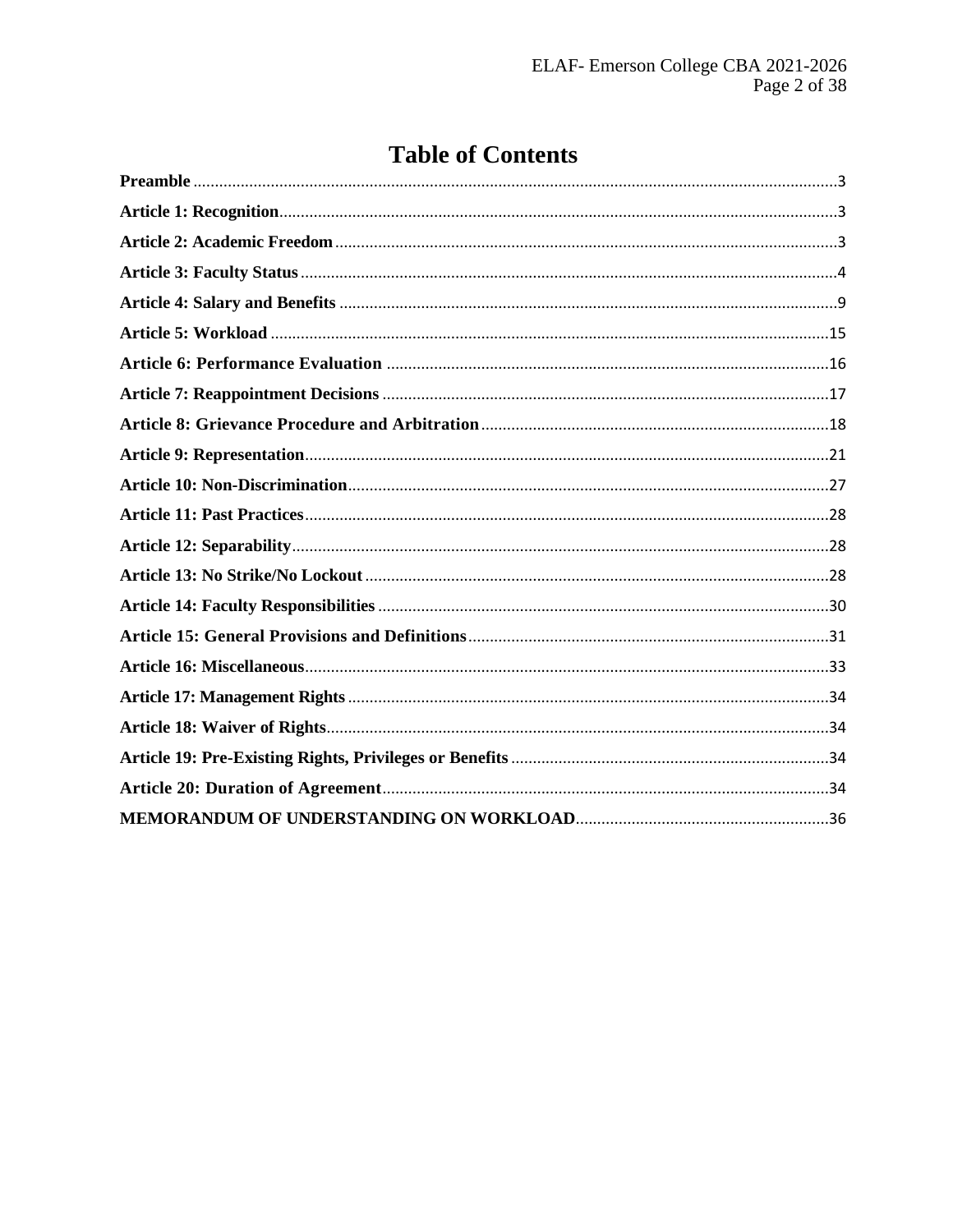#### **Preamble**

<span id="page-2-0"></span>The purpose of this Agreement, entered into by and between Emerson College (herein referred to as the "College") and the Emerson Los Angeles faculty chapter of American Association of University Professors (herein referred to as the "Union"), is to set forth wages, hours, terms and conditions of employment for the bargaining unit set forth below at Article 1.

<span id="page-2-1"></span>This Preamble or any provisions thereof are not subject to the provisions of Article 8, Grievance Procedure and Arbitration.

#### **Article 1: Recognition**

The College recognizes the Union as the exclusive bargaining representative of the unit certified by the National Labor Relations Board in Case No. 31-RC-162979 as set forth below:

All part-time faculty who teach credit-earning courses in the undergraduate program during the academic year at the College's Los Angeles campus. Excluded are all other employees, full-time faculty, graduate students, lab assistants, graduate assistants, teaching associates, clinical fellows, teaching fellows, teaching assistants, research assistants, full-time or part-time staff or administrators, whether or not they also have teaching responsibilities, deans, registrars, librarians, volunteers, Emerson faculty who teach outside of the Los Angeles Campus, faculty in residence, visiting Boston faculty in residence, professional studies instructors, graduate and post graduate instructors, summer term faculty, teaching online courses (regardless of location), the Assistant Director of Experiential Learning, and the Executive Director and Vice President, other represented employees, clerical employees, managers, guards, and supervisors as defined in the Act.

<span id="page-2-2"></span>This Article or any provisions thereof are not subject to the provisions of Article 8, Grievance Procedure and Arbitration.

#### **Article 2: Academic Freedom**

#### **2.1 The Union and College agree to use the AAUP 1940 Statement on Academic Freedom**

- a. Faculty are entitled to full freedom in research and in the publication of the results, subject to the adequate performance of their other academic duties; but research for pecuniary return should be based upon an understanding with the authorities of the institution.
- b. Faculty are entitled to freedom in the classroom in discussing their subject, but they should be careful not to introduce into their teaching controversial matter which has no relation to their subject.
- c. Faculty are citizens, members of a learned profession, and officers of the College. When they speak or write as citizens, they should be free from institutional censorship or discipline, but their special position in the community imposes special obligations. As scholars and educational officers, they should remember that the public may judge their profession and their institution by their utterances. Hence, they should at all times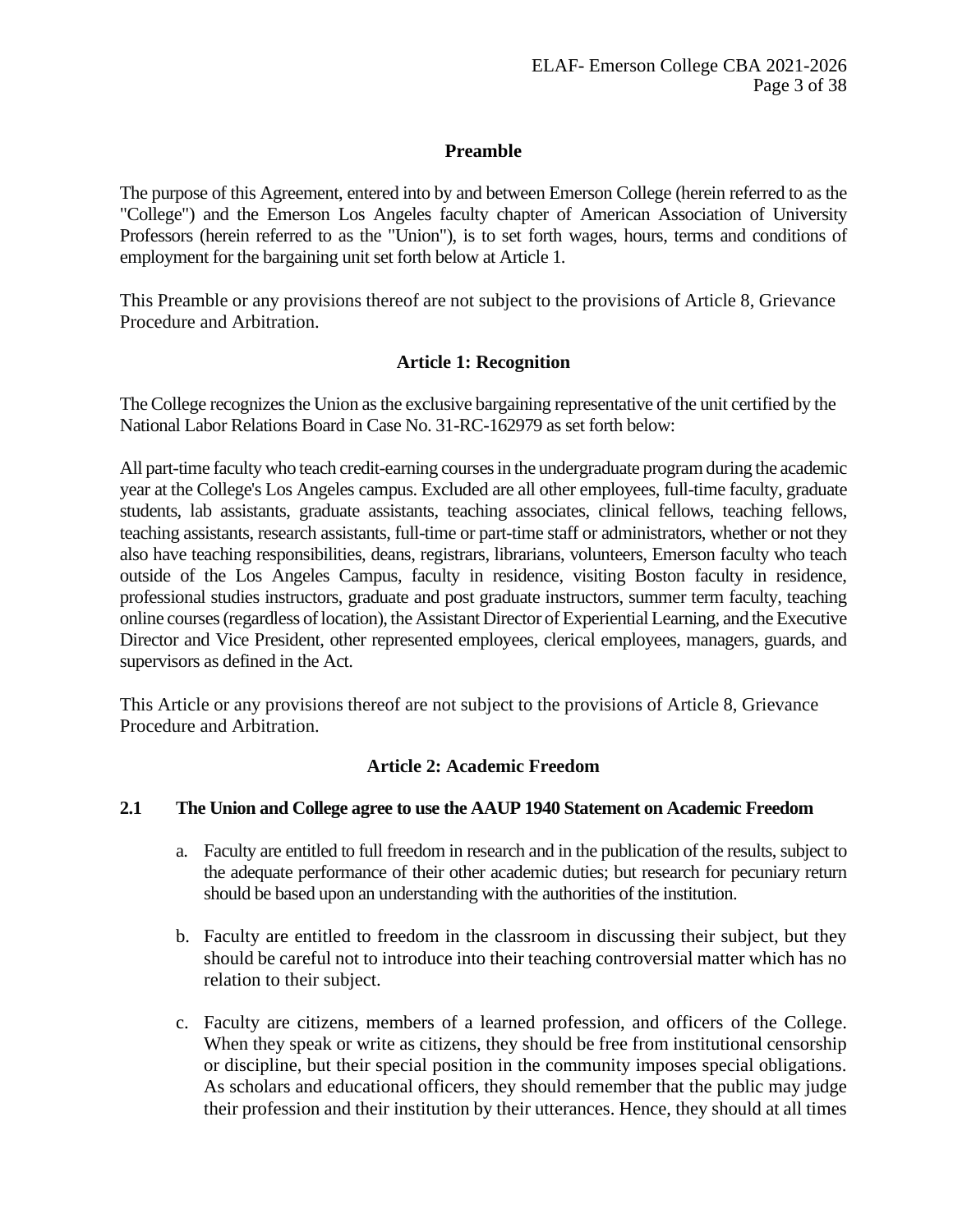be accurate, should exercise appropriate restraint, should show respect for the opinions of others, and should make every effort to indicate that they are not speaking for the University.

# **Article 3: Faculty Status**

# <span id="page-3-0"></span>**3.1 Faculty**

The College and the Union recognize that affiliated faculty (referred to herein as "affiliated faculty members" in accordance with Article 15.5) have a significant role in the institutional life of the College and education of its students. Acknowledging that there will be many part-time faculty whose employment by the College will be limited in scope and duration, the parties also understand that there are part-time faculty who have established and will establish a longer-term relationship with the College and who have made and will make a strong commitment to the College, its students, and its educational mission.

# **3.2 Notification of Reappointment**

Affiliated faculty shall receive written notification of appointment or reappointment by July 15th for the Fall Semester and by December 5th for the Spring Semester. An affiliated faculty member in Levels 3, 4 or 5 who is not reappointed will be provided with the reason for non-reappointment in writing by the dates above. A decision by the College not to appoint or reappoint an affiliated faculty member is not subject to Article 8, Grievance Procedure and Arbitration, except as otherwise specifically provided in this Agreement.

The notification to the affiliated faculty member of an appointment for a given semester shall include the number of credits that the affiliated faculty member has already taught at the College. If the affiliated faculty member disagrees with that number, s/he must file an appeal with the Assistant Vice President For Academic Affairs over that determination within 10 business days of the start of classes of the term referenced in the appointment letter or shall be deemed to have waived any complaint over the College's number for the purposes of pay for that semester or for claims of back pay and compensation. If the affiliated faculty member files such an appeal and the affiliated faculty member's number of credits is in fact the correct number, the College will adjust the record and, if the adjustment results in placing the affiliated faculty member in a higher level on the salary schedule, the College will make any necessary adjustment in pay for that current semester and for future semesters.

# **3.3 Length of Appointment**

Faculty at Levels 1 and 2 shall receive appointments for one semester. Faculty at Level 3 shall receive appointments for two consecutive semesters. Faculty at Levels 4 and 5 shall receive appointments for four consecutive semesters.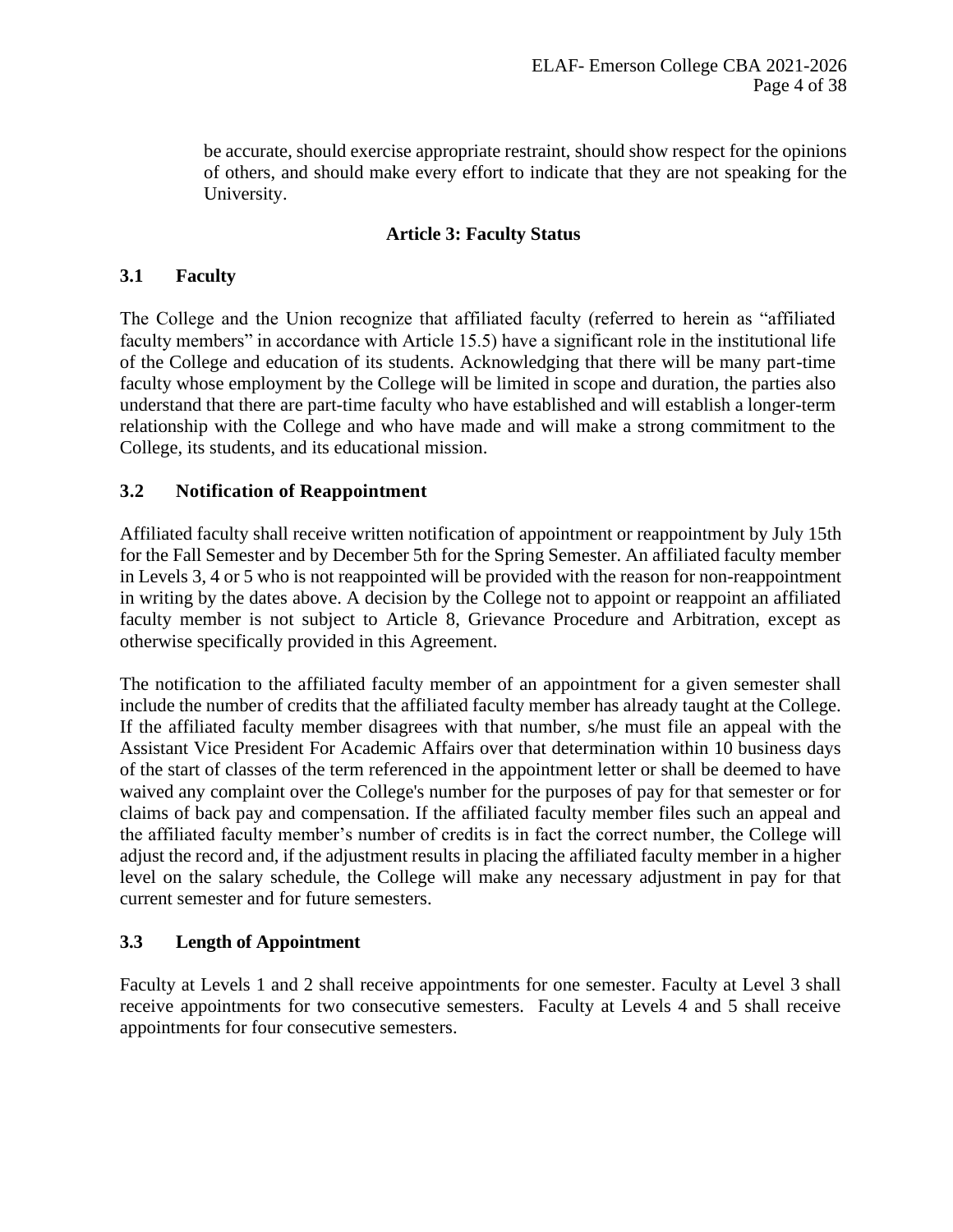# **3.4 On-Campus Offices and Equipment**

Affiliated faculty members who are teaching shall have access to copy machines and office space, a mailbox, locked desk or file cabinet, and an Emerson College e-mail address.

# **3.5 Personnel File**

- a. The College shall keep a personnel file for each affiliated faculty member at the Los Angeles campus. The personnel file should contain any documents that have been used to determine an employee's qualifications for employment, additional compensation, or disciplinary action, such as notices of appointment, performance appraisals or reviews, disciplinary records, reflective statements and other documentation related to the affiliated faculty member's employment.
- b. An affiliated faculty member has the right to review their personnel file upon ten (10) business days' written notice. A representative of the Union may accompany the employee in this review, and the review shall be during normal business hours and in the presence of a designated employee of the College if the College so chooses. If a copy is requested, the affiliated faculty member may be charged an amount not to exceed the actual cost of the reproduction. No one may remove any material from the file.

# **3.6 Discipline and Termination**

- a. Just Cause
	- i. Discipline of an affiliated faculty member may occur due to the faculty member's misconduct or failure to follow College policies or procedures. Discipline may include written warnings, unpaid suspensions or termination.
	- ii. As used in this Agreement, "termination" shall refer to the discharge of an affiliated faculty member prior to the expiration of their appointment. Discharge does not include the non-reappointment of an affiliated faculty member nor does it mean the failure to offer an appointment to an affiliated faculty member.

Nothing herein shall preclude the College from terminating an affiliated faculty member at any time for just cause, in which case the affiliated faculty member shall only be entitled to receive payment for the classes taught up to the date of the termination. Further, the College may not discipline an affiliated faculty member of the bargaining unit except for just cause. Disciplinary action or termination shall be subject to the grievance procedure.

iii. Recognizing that it is not possible to list every potential reason for disciplinary action, the parties agree that just cause includes, but is not limited to, the following illustrative list.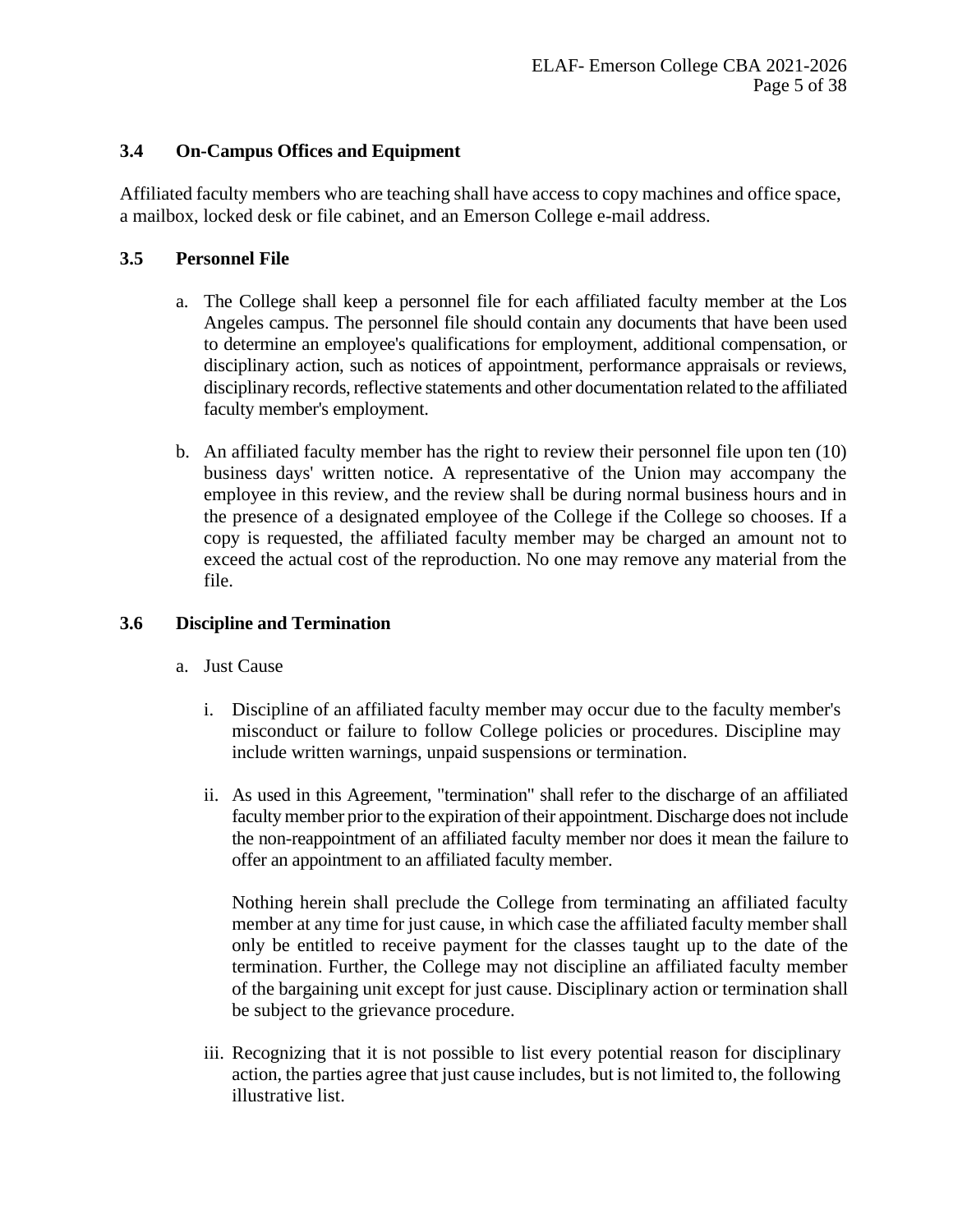Failure to meet at least two (2) classes during a semester without prior written approval by the Assistant Academic Dean. Written approval by the Assistant Academic Dean may be obtained after the absence, if said absence is necessitated by a last minute illness, accident, or personal need so long as the Assistant Academic Dean receives prior notification of the absence in writing (which includes e-mail and fax);

Failure to complete and turn in midterm or final grades in a timely manner, without prior written or emailed approval by the Registrar;

Failure to carry out academic responsibilities or other neglect of duty;

Conviction for any felony or entering a plea of guilty or nolo contendere to a felony charge;

Sexual harassment of a student, an affiliated or full-time faculty member, College employee, or visitor; or any other violation of the College's Policy Against Discrimination, Harassment and Retaliation or any other College policy dealing with non-discrimination.

Assault or battery of a student, an affiliated or full-time faculty member, College employee or visitor;

Plagiarism at any time in a faculty member's career:

Submission of falsified information to the College;

Misrepresentation or falsification of documents, credentials, or research/professional achievements in securing employment, or at any time in an affiliated faculty member's career;

Violation of the College's Policy on Alcohol and other Drugs, or related policies.

Violation of a significant College written policy, material impediment to compliance with law, regulation, or court/government order.

- iv. It is understood that the College, in addition to issuing disciplinary action, may also include with such discipline reasonable remedial measures, when appropriate, with which the affiliated faculty member must comply, provided the remedial measures are rehabilitative rather than punitive. The decision to impose, or not impose, remedial measures shall not be grievable.
- v. Discipline for purposes of this Article shall not include performance reviews.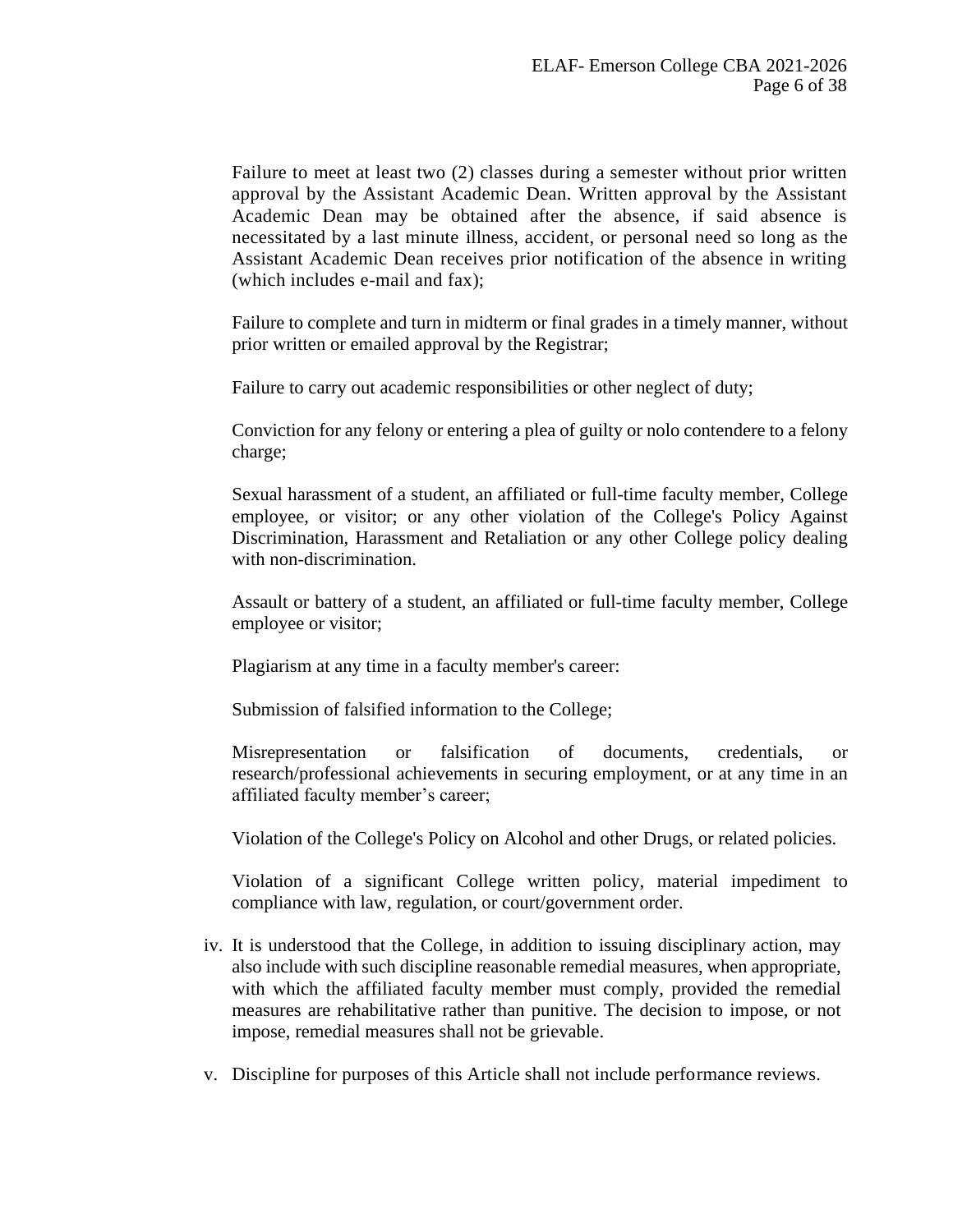vi. At the discretion of the College, an affiliated faculty member may be placed on paid administrative leave to permit the College to investigate potential or alleged misconduct that may result in discipline. The decision to place, or not to place, an affiliated faculty member on paid administrative leave is not itself a disciplinary action and is not grievable.

# **3.7 Representation**

A faculty member may request that a Union representative be present at any investigatory meeting that the faculty member reasonably believes may lead to discipline and/or a meeting where discipline is to be administered. Such requests shall not be unreasonably denied.

#### **3.8 Notice of Full-Time Position**

- a. All notices of open full-time faculty positions will be recorded through the College's hiring system.
- b. Any qualified affiliated faculty member who applies for such a position will receive fair consideration for open full-time positions.
- c. All hiring committees for full-time faculty positions will be instructed in writing by the College that they should give fair consideration to qualified affiliated faculty members who apply for open full-time faculty positions.
- d. The College agrees that any affiliated faculty member who applies for a full-time faculty position and who makes the short list as determined by the hiring committee will be given a telephone interview or internet/video conference by a member or members of the hiring committee. The decision by a hiring committee as to which applicants make the short list shall not be grievable nor is the decision by the College as to who shall be hired for the position.
- e. The "short list" as used in the section above is the list created by the hiring committee for applicants to be invited for an initial committee interview, which typically takes place via telephone and/or internet video conference. The hiring committee creates this list after reviewing all resumes and applications and making a comparative evaluation of the applicants' qualifications. All applicants on the short list are interviewed by the same means. Nothing herein shall be construed to bar or discourage a hiring committee from including an affiliated faculty member on the short list. Once the affiliated faculty member has been identified as a member of the short list, the fact that the applicant is already an affiliated faculty member at the College neither denies the applicant the initial committee interview nor grants special privileges that would alter the normative process.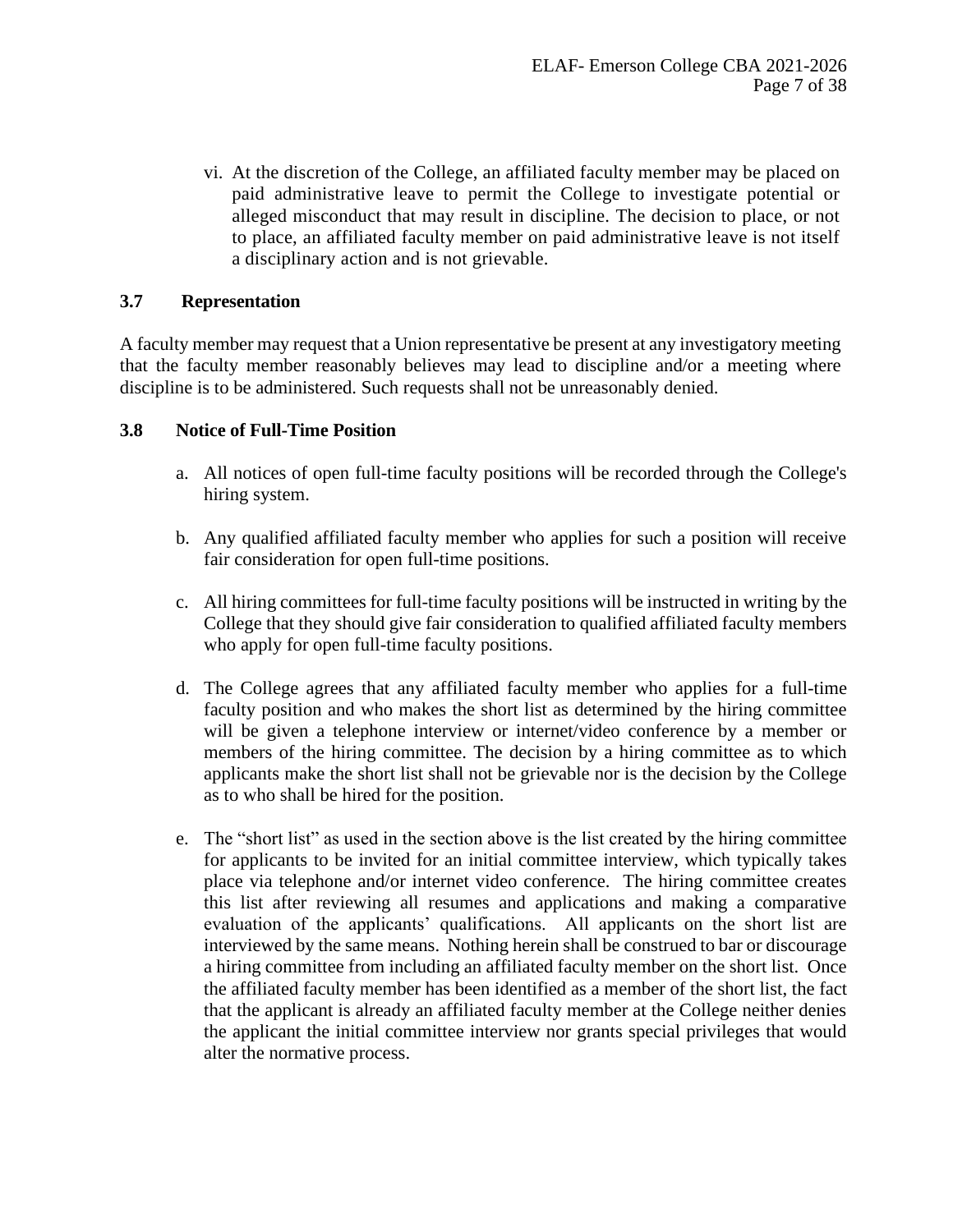#### **3.9 Assignments**

- a. Any affiliated faculty member who is interested in teaching for a given semester may complete and submit electronically a teaching availability form to be developed by Assistant Academic Dean (or the functionally equivalent position) indicating the affiliated faculty member's availability for assignments for an upcoming semester which shall include the days of the week the affiliated faculty member can teach, which days or times the affiliated faculty member cannot teach, the number of courses/credits the affiliated faculty member would like to teach, and a list of courses that the affiliated faculty member may be interested in teaching. If the affiliated faculty member's availability changes, it is the affiliated faculty member's responsibility to inform the Assistant Academic Dean (or the functionally equivalent position) in a timely manner.
- b. The form, shall also include a web link to the procedures for development of new course proposals, what is required for submission, and information on the approval process.
- c. Such availability forms should be submitted no later than January 1 for the subsequent Fall semester and no later than September 1 for the subsequent Spring semester. The affiliated faculty member shall submit the form to the Assistant Academic Dean (or the functionally equivalent position) for their use in determining the upcoming course assignments.
- d. It is understood that the receipt of a teaching availability form by the College does not obligate the College in any way to provide an appointment or a particular assignment to the affiliated faculty member, nor does the submission of the form guarantee either the schedule or number of credits sought by the faculty member.
- e. Completion of these forms is voluntary for affiliated faculty members. They shall not be excluded from course assignments solely due to not submitting a form.

# **3.10 Intellectual Property**

The Intellectual Property Policy is set forth in the Faculty Handbook which shall be incorporated herein by reference and shall control these issues.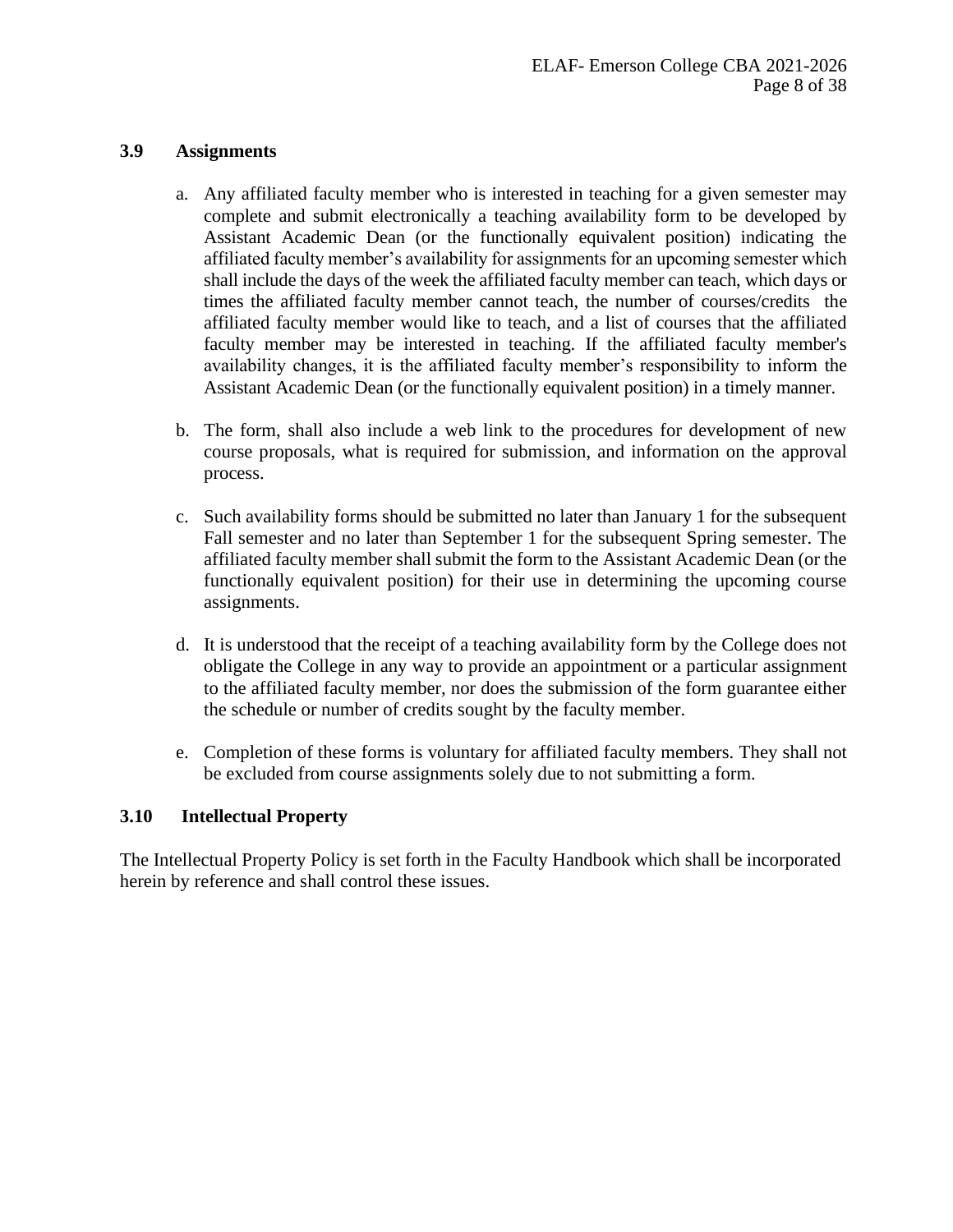#### **Article 4: Salary and Benefits**

| <b>Levels</b> | <b>Credits</b> | <b>New Contract Rate</b> |
|---------------|----------------|--------------------------|
|               | 1 - 47         | \$7,028.00               |
|               | $48 - 123$     | \$7,664.00               |
|               | $124 - 187$    | \$8,300.00               |
|               | $188 - 251$    | \$8,940.00               |
|               | $252+$         | \$9,472.00               |

#### <span id="page-8-0"></span>**4.1 The minimum wage per 4 credit course shall be:**

#### a. Hold Harmless

No affiliated faculty member shall suffer a decrease from their 2021-2022 per credit rate because of the implementation of the above compensation schedule set forth at Table 4.1. The workload set forth at Section 5.1 is not to be considered in applying this section.

#### **4.2 Seniority and Pay**

Starting the Fall 2021:

Affiliated faculty members who have taught fewer than 48 credits shall be paid at Level 1. Faculty members who have taught 48 to 123 credits shall be paid at Level 2.

Affiliated faculty members who have taught 124 to 187 credits shall be paid at Level 3. Faculty members who have taught 188 to 251 credits shall be paid at Level 4. Faculty members who have taught 252 or more credits shall be paid at Level 5.

Effective with the beginning of the Fall 2021 semester, if an affiliated faculty member is teaching a 3 or 4 credit course during the periods covered under the unit definition, any 2-credit or 1-credit course taught by that faculty member during the periods covered by the unit definition shall also count in calculating the number of credits and Step level, benefit eligibility and all other employment provisions in the existing contract.

The administration will report all such 1- or 2- credit courses taught by unit members to the ELA-AAUP for the purpose of verification.

#### **4.3 Credit-eligible Courses**

Credits taught in any class offered by Emerson College in the Fall and Spring semesters only shall be formally counted in determining the step at which an affiliated faculty member is paid. Credits taught at other institutions, shall not be counted, nor shall courses taught in the College's Summer programs or Professional Studies Programs.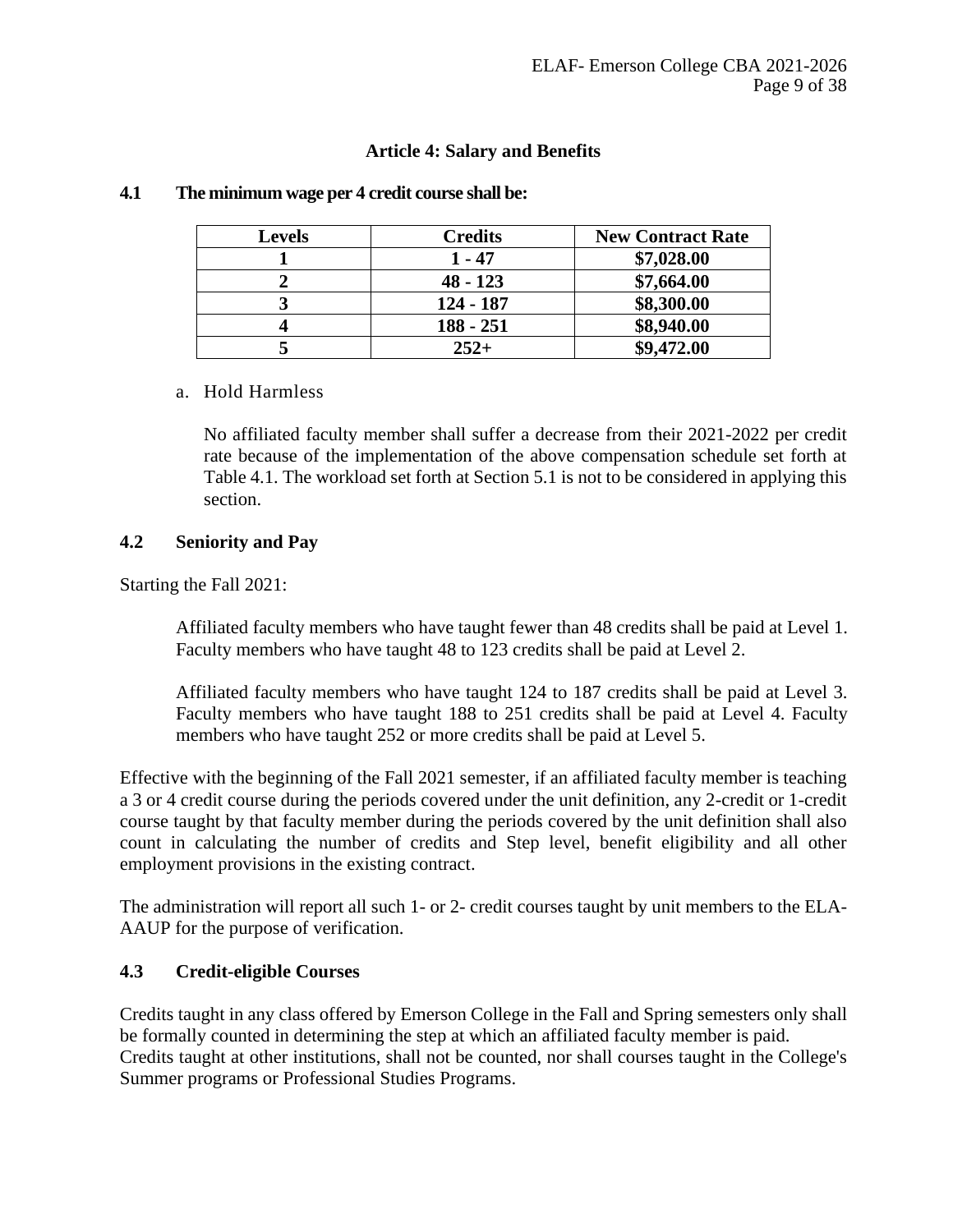# **4.4 Team Teaching**

Affiliated faculty members who team-teach courses that require the presence of both affiliated faculty members for every session of the semester shall be awarded full course credit and salary. For example, if two such faculty members teach one four-credit course, each affiliated faculty member would be paid in full based on four (4) credits and would be awarded with four (4) credits. Affiliated faculty members who team-teach courses for which they are only required to teach a portion of the course and are not required to attend sessions they do not teach, shall be paid and awarded credits pro-rata based on the fraction of the course they teach. For example, if two such faculty members teach one four-credit course, with one affiliated faculty member teaching only the first half of the semester and the second affiliated faculty member teaching only the second half of the semester, each affiliated faculty member would be paid in full based on two (2) credits and would be awarded with two (2) credits.

# **4.5 Pay Above Minimum Rate**

The College, in its sole discretion, may choose to pay certain qualified affiliated faculty members any amount greater than the faculty member is entitled to receive under this Contract

# **4.6 Course Cancellation Fee**

The College reserves the right to decide whether a previously scheduled course assigned to an affiliated faculty member should be canceled. If a course is canceled after the affiliated faculty member has received an appointment letter for the upcoming semester, the affiliated faculty member scheduled to teach that course shall receive 8% of the course salary. The College shall cancel a course not later than ten business days before the first day of class of the term established by the College.

# **4.7 Directed Study Supervisor, or Project Supervisor:**

For serving as Directed Study or Directed Project-Supervisor, an affiliated faculty member shall be paid 1/10 of the salary that faculty member would be paid to teach a four (4)-credit course in the discipline of the respective directed study or project. An affiliated faculty member may not serve as Directed Study or Project Supervisor for more than two (2) directed studies or projects (combined) per semester.

# **4.8 Salary Increases**

a. Each September during the term of this Agreement, beginning with September 2022 the College shall increase the salaries in Table 4.1 by the greater of (a) two percent (2%) or (b) the percentage change in the Los Angeles CPI-U between May of the current calendar year and May of the previous calendar year but in no event more than four percent (4%).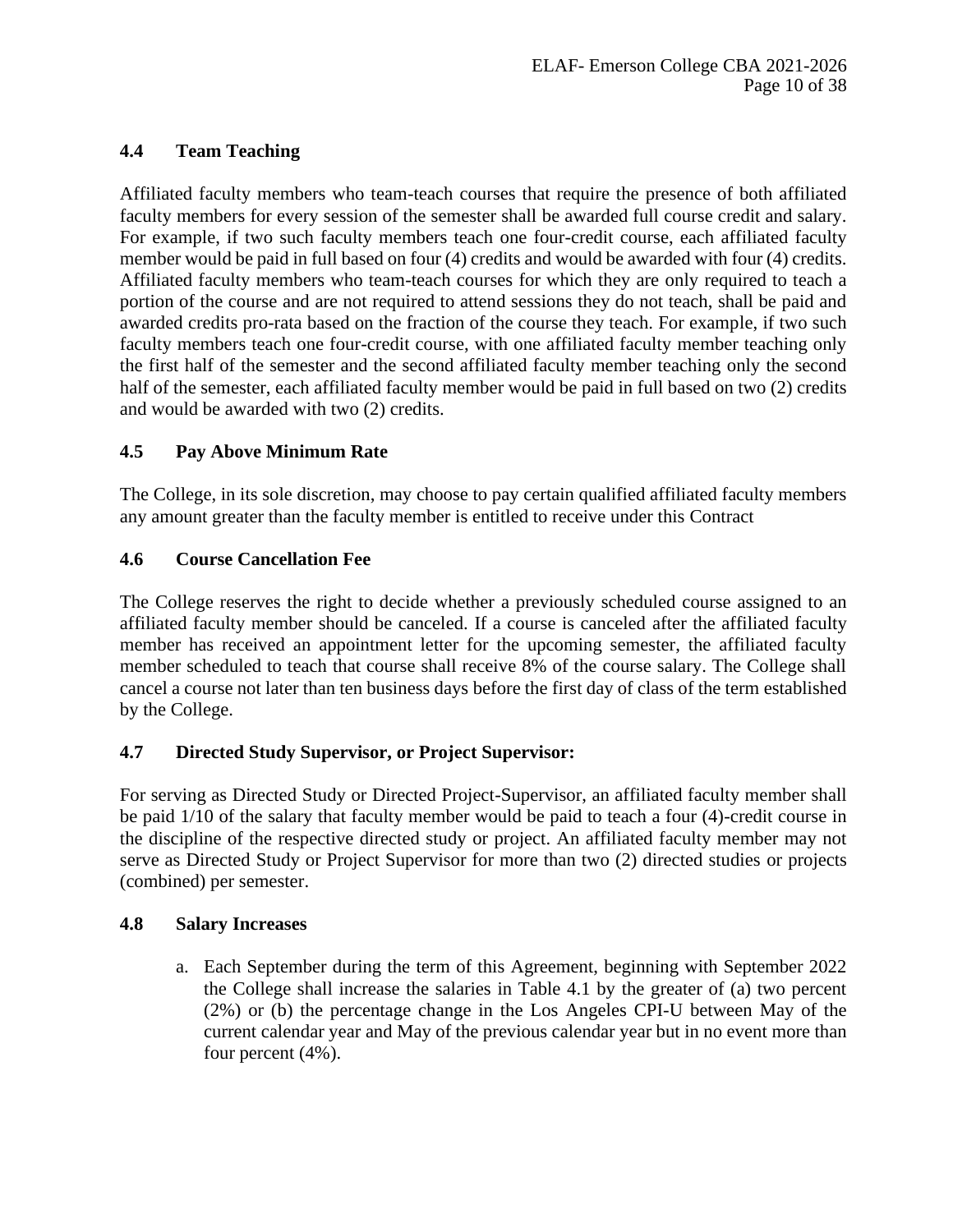b. Excellence in Teaching Awards

Los Angeles affiliated faculty will be eligible for the \$1,000.00 Alan Stanzler Award for Excellence in Teaching given each year. In addition, the Chief Academic Officer will have up to an additional \$2,000.00 that can used in a discretionary manner to augment the award and/or give to other excellent affiliated faculty on the Boston or Los Angeles campuses identified through the Gold Key Outstanding Teacher Awards process. The decision by the CAO not to augment the Stanzler Award and/or to not offer additional awards to any particular affiliated faculty member shall not be grievable.

# **4.9 Summer rates**

Summer and special program credit rates are set independently of the contract by the College. The rates above may or may not be used as summer rates in the College's discretion.

# **4.10 Medical and Dental Plans**

- a. Effective with the beginning of the Fall 2016, the College shall offer eligible affiliated faculty members medical and dental benefits through substantially equal plans to those offered in Boston unless prohibited by California law.
- b. Contributions by the College
	- i. The College shall pay fifty percent (50%) of the cost of each eligible faculty member's medical plan for individual plans, fifty percent (50%) for family plans and fifty  $(50\%)$  of the employee  $+1$  plan including coverage for the faculty member's dependents. Enrollment shall be October 1, 2022.
	- ii. For affiliated faculty members who have taught 188 credits (Levels  $4 \& 5$ ) and are employed to teach sixteen (16) credits during the academic year, the College shall pay 65% of the cost of each eligible faculty member's medical plan for individual plans only. The College shall pay 50% of the cost for individual  $+1$ plans and family plans, including coverage for the faculty member's dependents. Enrollment shall be October 1, 2022.
	- iii. The College shall pay one hundred percent (100%) of the cost of coverage under the base Dental Plan for the eligible faculty member. Eligible affiliated faculty members may choose to cover their dependents.
	- iv. The College shall offer a vision plan which shall be 100% payable by eligible faculty members.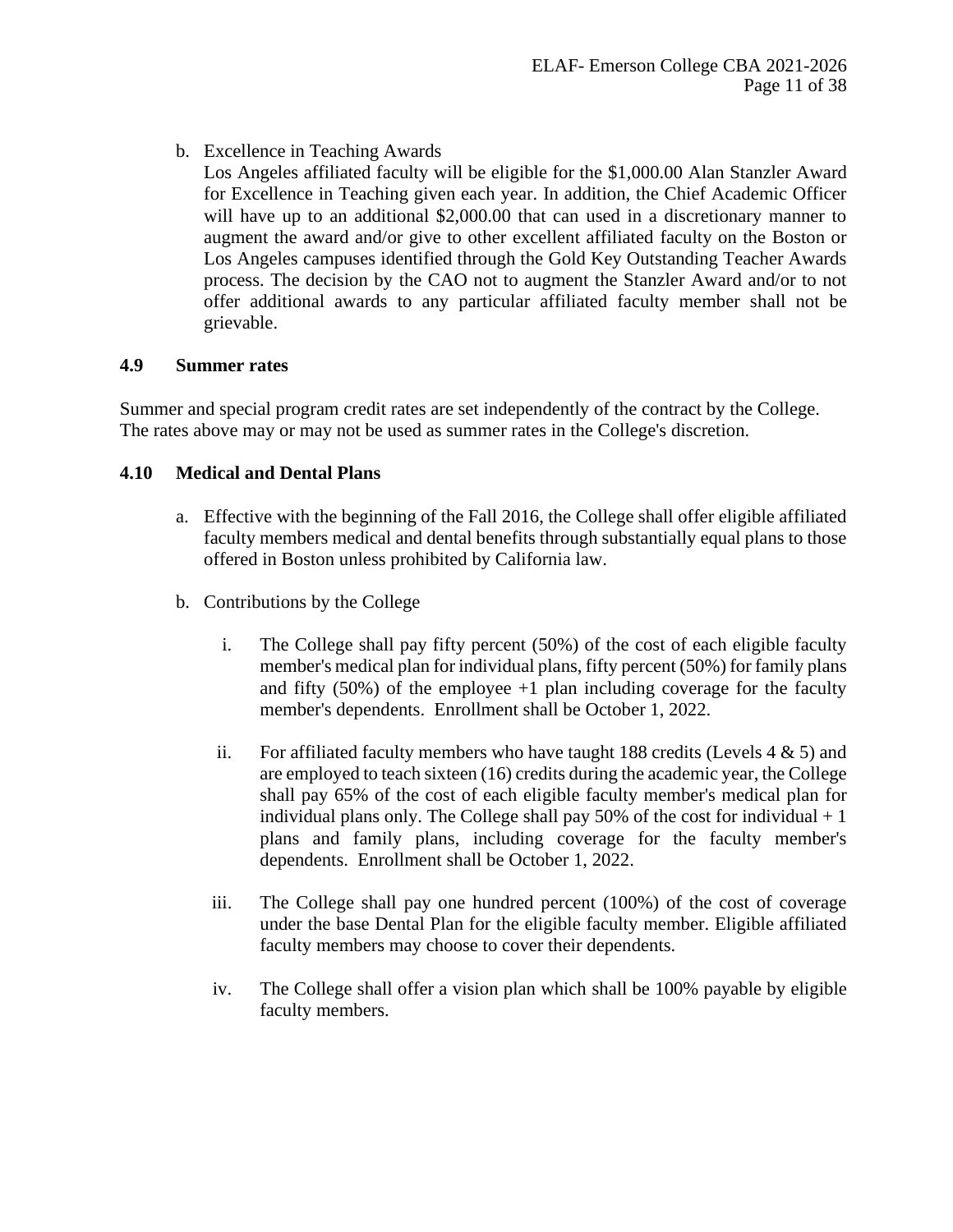c. Contributions by Affiliated Faculty Members

Each affiliated faculty member who is eligible to participate in the College's health or dental plans and who timely elects to participate in such plans shall pay the difference between the cost of the affiliated faculty member's health plan and the contribution by the College under Section b above.

d. Eligibility

Affiliated faculty members eligible for medical and dental insurance benefits under this Article are those faculty who have taught 24 credits or more, or above, and only when such faculty are employed to teach sixteen (16) credits during any academic year.

If an affiliated faculty member has received health or dental insurance benefits under this Article for two consecutive academic years, and is in danger of losing such benefit eligibility in the third academic year only, the College will nonetheless maintain health and dental insurance benefits for that third academic year, provided the affiliated faculty member teaches at least 12 (twelve) credits for that academic year. However, such affiliated faculty member will no longer be eligible for health and dental insurance benefits unless they teach16 sixteen credits in the following (fourth) academic year.

e. Eligible Credits

Credits taught in any class offered by Emerson College in the Fall and Spring semesters only shall be formally counted in determining the level at which an affiliated faculty member is paid. Credits taught at other institutions, shall not be counted., nor shall courses taught in the College's Summer programs or Professional Studies Programs. An affiliated faculty member shall not receive credit for canceled courses or courses completed by another instructor. Affiliated faculty members who team-teach courses shall be awarded credit toward health plan eligibility in the same manner as outlined in Section 4.4 above.

f. Coverage under the group insurance programs are subject to the affiliated faculty member's acceptance by the insurance carrier. Reasonable rules and regulations may be promulgated by the College to make effective the intent and the purpose of this Article. It is understood that the above plans are insured plans, and hence, are subject to all terms, requirements and restrictions that may be imposed by the insurance carriers or by the laws and regulations governing insurance carriers which are now or hereafter applicable. It is understood that the rights of the affiliated faculty members are governed by the terms of the policies and as well as by this Agreement.

# **4.11 Direct Deposit**

The College will pay affiliated faculty members by direct deposit of paychecks to a California bank of the affiliated faculty member's choosing. Affiliated faculty members must comply with the College's procedures for notifying the College in a timely manner of the account number where their paycheck shall be deposited.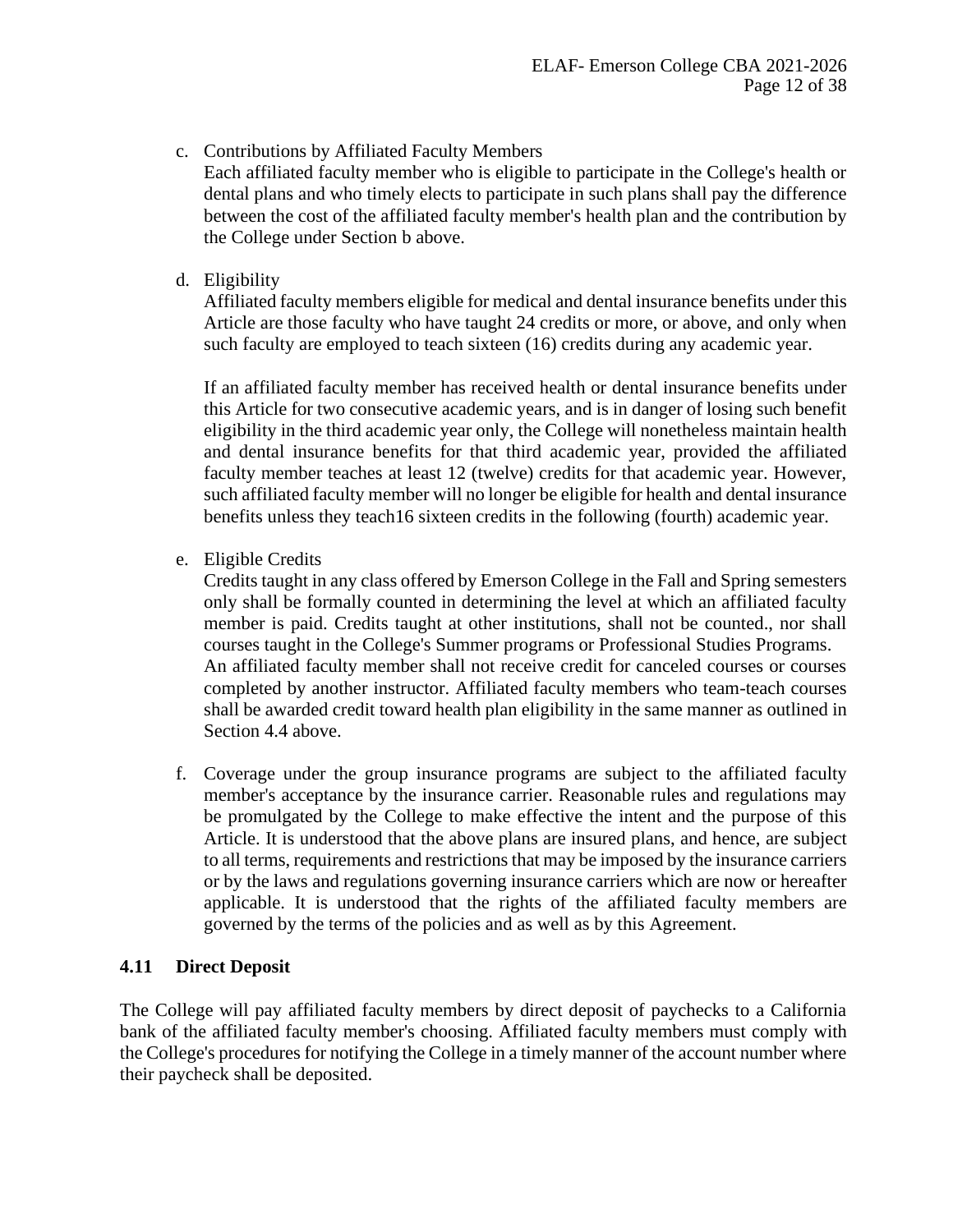# **4.12 Professional Development Fund**

Affiliated faculty on the Los Angeles campus shall be eligible to apply for a monetary award from a Professional Development Fund (the "Fund"), in which the amount of \$1,500 each semester shall be set aside for travel to or for fees associated with professional conferences, workshops or festivals relating to the pedagogic needs of the affiliated faculty in connection with and related to their professional activities at Emerson College. Funds are awarded based on the merit of the application with the intention of dispersing funds fairly among qualified applicants. Affiliated faculty members may apply for funds from this pool of \$1,500 per semester. Applications shall be considered and approved in the preceding semester from when the funds will be used as provided for below. Only those affiliated faculty who have a teaching appointment for the semester in which the funds are to be used may receive such funds.

Eligible affiliated faculty who want to apply for an award from the Fund must submit their applications to the Assistant Academic Dean (or functional equivalent) no later than May  $1<sup>st</sup>$  for utilization in the subsequent Fall semester and by November  $1<sup>st</sup>$  for utilization in the subsequent Spring semester.

The Assistant Academic Dean's decision is final and neither the applicant(s) nor the Union have a right to grieve the Director's decisions regarding to whom and in what amounts monies are awarded from the Fund.

Applications will be reviewed by the Assistant Academic Dean, who shall make final decisions on all applications, in consultation with the President of ELAF. Final decisions will be made by the Director no later than August 1<sup>st</sup> for Fall semester utilization and by December 15<sup>th</sup> for Spring semester utilization.

Applicants are responsible for abiding by the Guidelines on College Financial Policies at [http://www.emerson.edu/finance%5Foffice.](http://www.emerson.edu/finance_office) Receipts for reimbursement for project expenditures must be submitted to the Director by June  $15<sup>th</sup>$  of the year in which the expenditure is made in order to be eligible for reimbursement.

Funds not awarded in the Fall will roll over into the fund for awards in the subsequent Spring semester. Funds not awarded in the Spring, however, will not roll over into the next fiscal year and shall revert to the College. The Assistant Academic Dean will provide the Union with a list at the end of each semester documenting the award recipients, the size of the awards and how much (if any) money remains in the fund.

Any affiliated faculty member who receives an award from the Professional Development fund shall write a report documenting the work accomplished with such funds. Such report shall be submitted to the Assistant Academic Dean by the end of the semester in which the award is used. Any affiliated faculty member who does not submit the required report will not be eligible for future funding.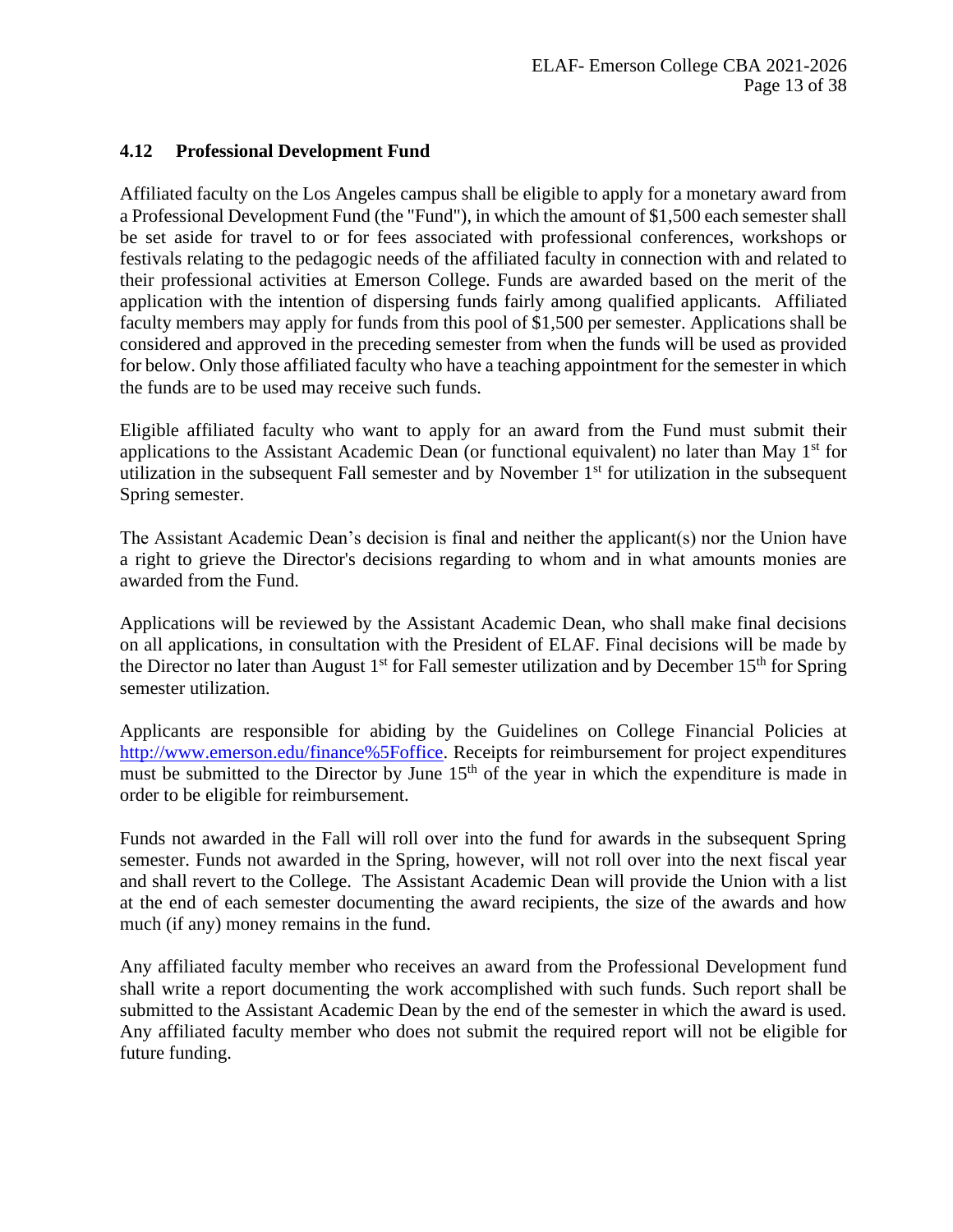Funds approved can be used for professional development no earlier than July  $1<sup>st</sup>$  and no later than June  $15<sup>th</sup>$  of the fiscal year following the fiscal year in which the award is granted.

**4.13** In addition to the professional development opportunities under 4.12, the College encourages affiliated faculty members to take advantage of non-compensated in-house training related to pedagogy including workshops, seminars and online trainings.

A record of taking advantage of such available programs will be a positive factor for any part time affiliated faculty member who may apply for a full-time position at the College.

If listed as part of a CV or Reflective Statement, a record of taking advantage of such available programs will be a positive factor for a unit member in rehiring decisions.

#### **4.14 Tuition Remission**

- a. Affiliated faculty members may have tuition remission for graduate classes at the College subject to the terms below. Eligibility for such tuition benefit begins with courses taken after the affiliated faculty member has successfully completed one semester of teaching at the College.
- b. The Tuition Remission benefit for affiliated faculty members provides eligible faculty to take Emerson College graduate level courses online over the Fall and Spring semesters on a space available basis. Tuition remission is not offered for those online classes offered in connection with either a third-party provider or those courses that are part of programs involving cohorts such as our screen writing programs or Business of Creative Enterprises. While the Tuition Remission benefit is designed to defray the tuition costs incurred by unit members, it does not guarantee enrollment in all desired courses or that participants will be accepted into an Emerson College degree program. Unit members are responsible for the cost of applicable fees (as determined by Student Financial Services), books, supplies, and tax consequences, if applicable.
- c. Affiliated faculty members must be teaching at least one three or four credit course in the semester in which they use this Tuition Remission benefit to be eligible for this benefit and are limited to one graduate course a semester. The affiliated faculty member must complete the Affiliated Tuition Waiver Form from the Office of Academic Affairs and obtain the professor's consent to enroll in the class as long as there are open seats available after the conclusion of the first week of the add/drop period. Affiliated faculty members taking such courses are subject to all College student policies, as may be amended, including those policies regarding the taking of graduate level courses.

# **4.15 ELA-AAUP Stipend**

The President of ELA-AAUP or their designee shall receive a stipend from the College of \$2,000 per academic year, subject to all usual payroll deductions and payroll policies for their work as a liaison between the bargaining unit and the administration.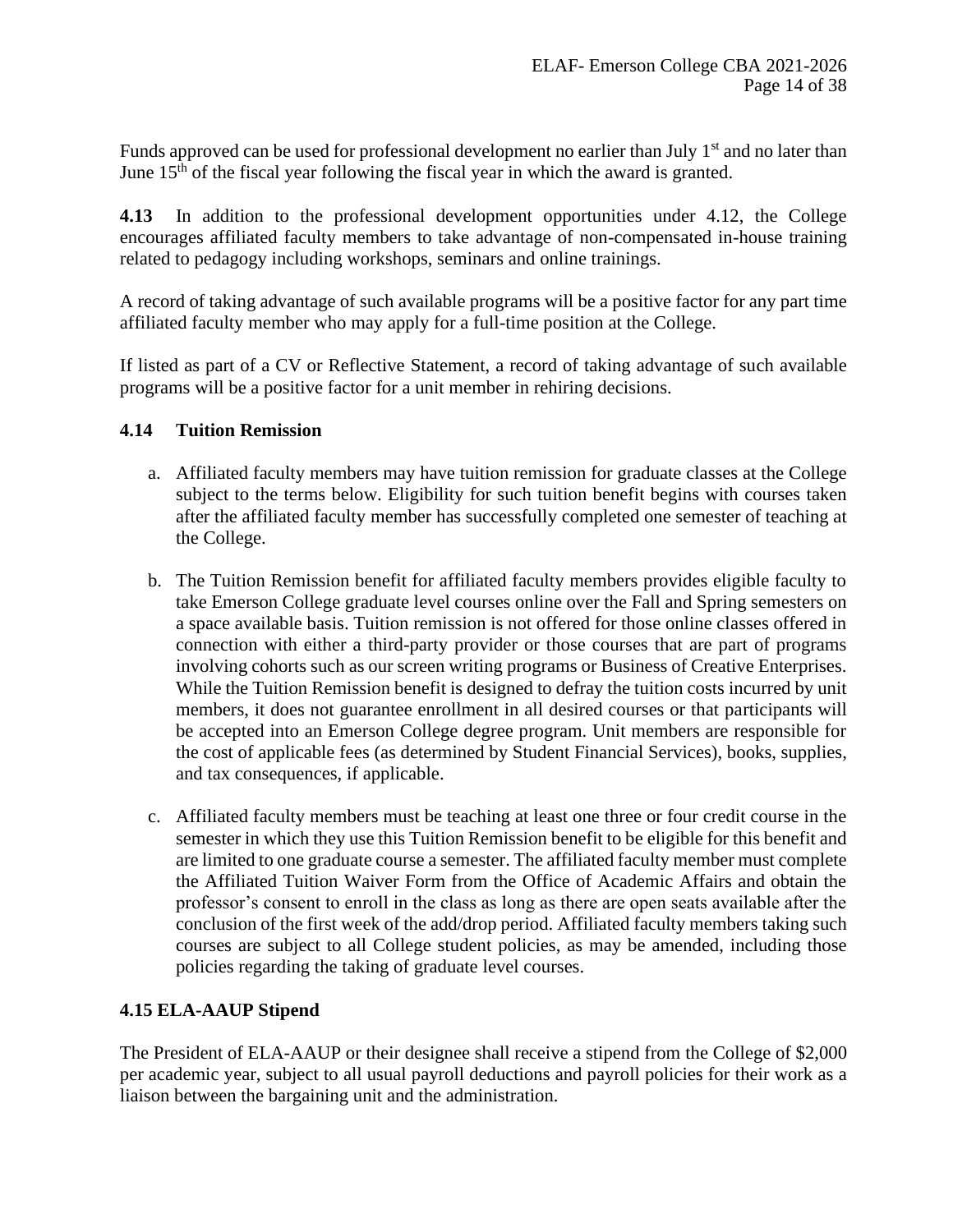Particular liaison duties will be set by the Assistant Academic Dean in consultation with the Union President and may change from year to year.

# **4.16 Retirement**

Starting with the Fall 2022 semester, affiliated faculty members who have taught 48 credits shall, as a condition of employment, contribute a minimum of 1.5% of pre-tax salary to the 403(b) Retirement plan. The College shall make a set contribution of 3% of the affiliated faculty member's annual teaching pay to the 403(b)plan. This provision shall only apply to those semesters in which the affiliated faculty member is teaching the required course load.

# **4.17 Phone and Internet Reimbursement**

Starting with the Fall 2022 semester, affiliated faculty members shall receive a stipend of \$30 a month which shall be compensation for the use of the affiliated faculty members' cell phone and personal internet use.

# **Article 5: Workload**

# <span id="page-14-0"></span>**5.1**

The College in its sole discretion will determine the courses and number of credits up to a maximum of sixteen (16) credits a year during the term of this Agreement. (see, however, side letter) Determinations of the number of courses and credits assigned under this section shall not be grievable.

# **5.2 Compensation for Non-teaching Duties**

The College and an affiliated faculty member may mutually agree that the affiliated faculty member will perform non-teaching duties and on the wages which the affiliated faculty member will receive for such duties. This may include, if both the College and an affiliated faculty member agree, service on a committee or work performed, at the College's request, on a special assignment. A special assignment may include, for example, designated, pre-authorized, work in formulating a particularly complex framework for a new course outside of the College's current offerings. The College has the discretion to identify such special assignments or respond to inquiries from affiliated faculty members and negotiate them individually with the affiliated faculty members.

# **5.3 Training and Meetings**

Affiliated faculty members will be required to undergo certain mandatory training that the College designates in its discretion. Training may be necessary for reasons such as compliance with law or alignment with College policies and protocols, including, but not limited to, sexual harassment, equity and inclusion, and curricular review and assessment. When the College requires that the faculty engage in training, the College will compensate affiliated faculty members at the rate of \$25 per hour for such training.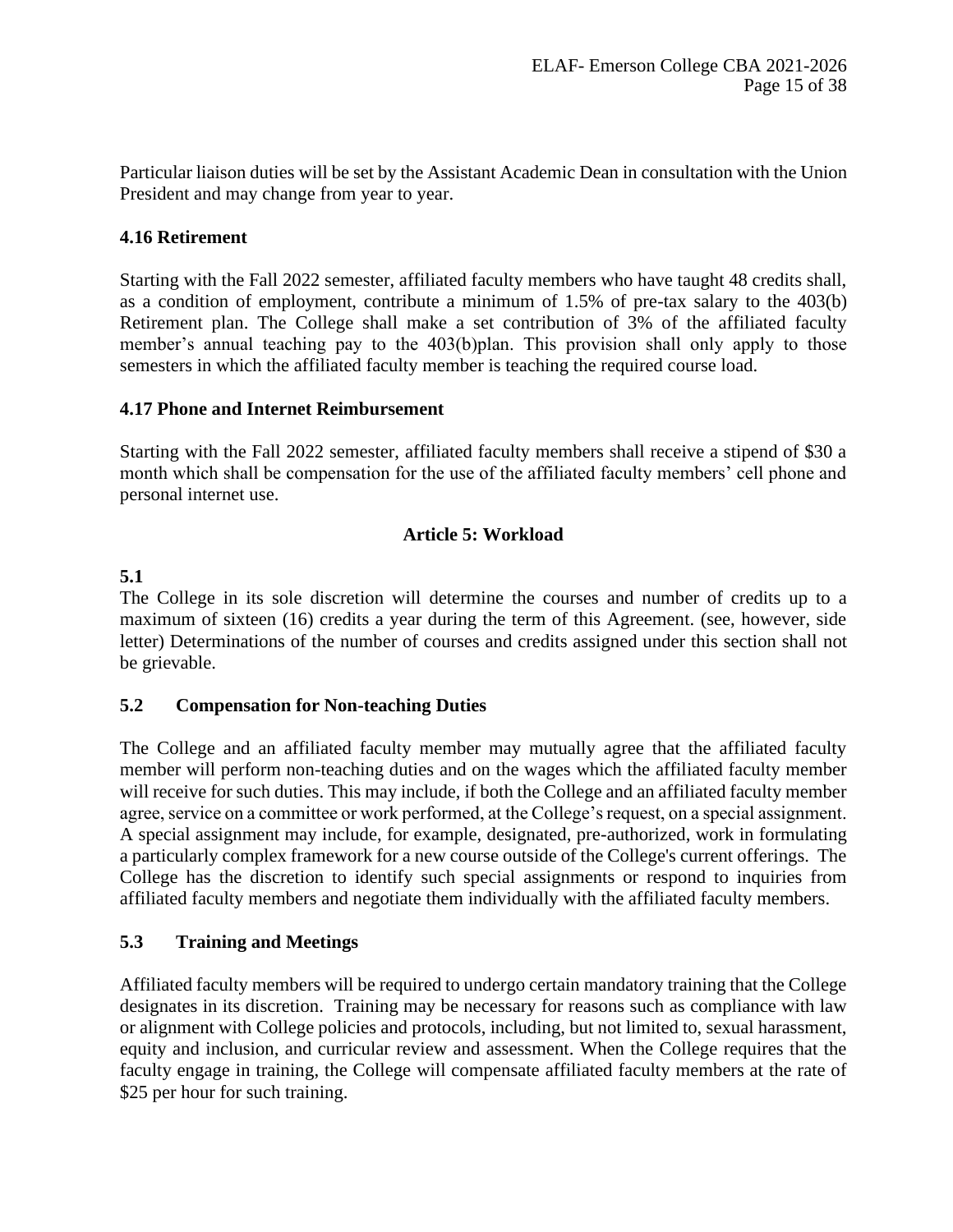For avoidance of doubt, new faculty orientation shall not be considered training for these purposes.

Affiliated faculty attending mandatory Los Angeles faculty meetings shall be compensated at a rate of \$50 per hour.

Affiliated faculty are not required to attend regular College-wide faculty meetings and if they are permitted to attend and choose to attend, they are not compensated. If, however, they are required to attend such a meeting, they shall be compensated at the rate of \$25 per hour.

No payments will be made for attendance at trainings or meetings when attendance is not mandatory.

Compensation paid under this article is for attendance only and not for the time spent commuting or any related commuting expenses.

# **5.4 Visiting Faculty**

<span id="page-15-0"></span>The Assistant Academic Dean will consider the areas of expertise and courses taught of all faculty when making course assignments for visiting faculty as well as ELA affiliated faculty.

# **Article 6: Performance Evaluation**

#### **6.1 Identity of Evaluator**

The evaluation of affiliated faculty is primarily the responsibility of the Assistant Academic Dean or the Provost.

Affiliated faculty will be evaluated based upon their teaching effectiveness.

#### **6.2 Evaluation**

Evaluation of the teaching effectiveness of affiliated faculty may take into account teaching standards set forth in Sections 8.1 and 8.1.2 of the Faculty Handbook as well as the following items, which are not necessarily listed in order of priority.

- i. Review of syllabi, teaching materials and exam materials.
- ii. Student course evaluations from the current semester and, if the affiliated faculty member has been with College longer than a single semester, and the two most recent past semesters.
- iii. Any student and faculty commendations and criticism, both written and oral, about an affiliated faculty member's performance.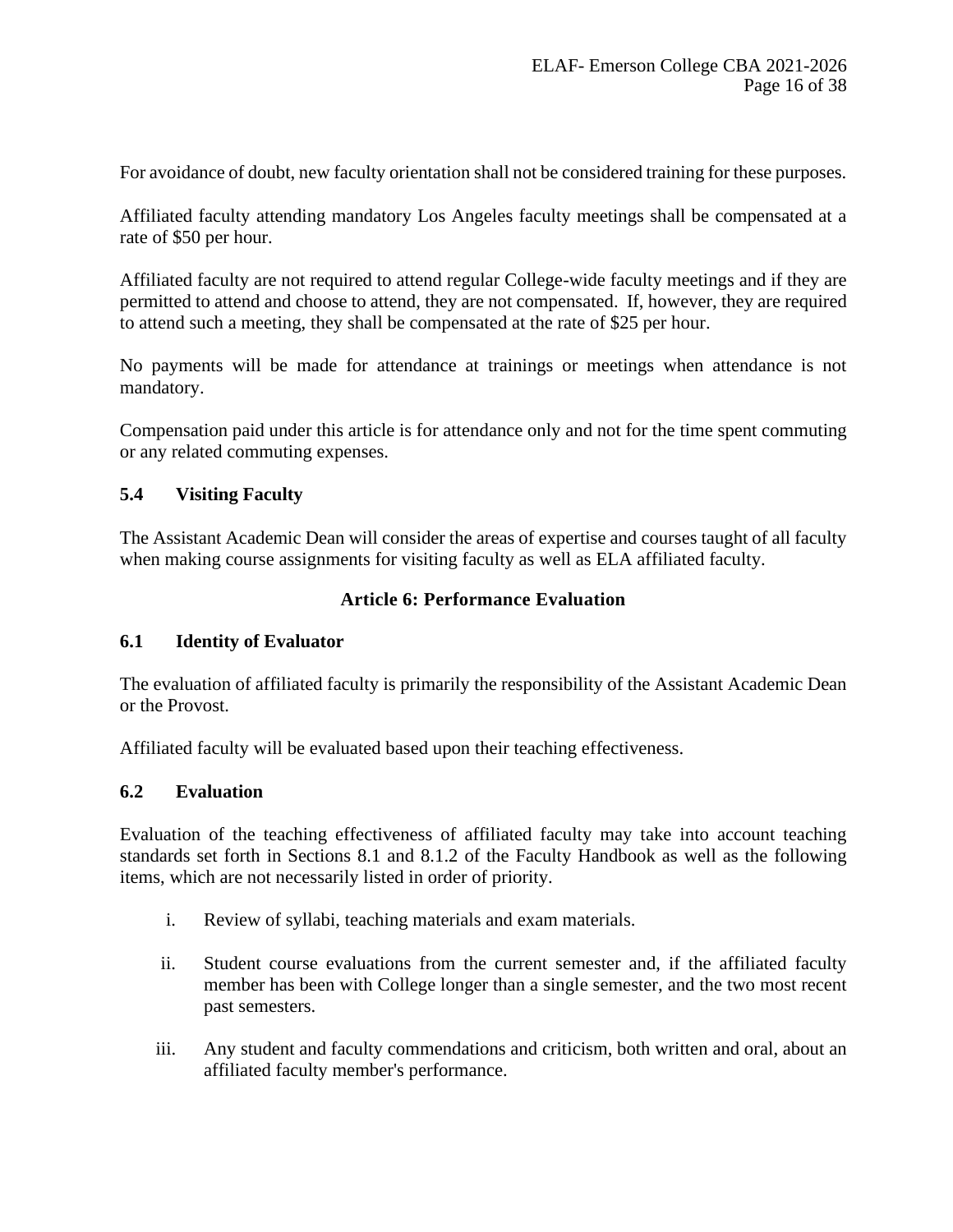iv. Classroom observations, which may occur at any time by the Assistant Academic Dean or designee, with prior notice to the affiliated faculty member. The Assistant Academic Dean or designee who may observe a class will discuss the observation within thirty (30) days, and will do a written summary of the unit member's performance, which will be shared with the unit member. The unit member may write any rebuttal or comments about the summary. In any case where there is a classroom observation, the affiliated faculty member may request that there be a second observation in that same semester.

The occurrence, or non-occurrence, of a classroom observation, and the Director's observations of that observation, are not subject to grievance.

- v. The CV that the unit member is required to submit to the chair annually.
- vi. The Assistant Academic Dean may also take into consideration any reflective statement that the unit member has chosen to submit to the chair regarding the affiliated faculty member's own teaching regarding topics like the unit member's teaching performance, service to the college and community, professional standing, workshops and trainings attended (in-person and online), scholarly and artistic achievements.

Reflective statements may be submitted at any time but normally should be submitted by November  $1<sup>st</sup>$  of the academic year for those members at Level 1 and by April  $1<sup>st</sup>$ for those unit members at Level 2 or higher.

#### **6.3 Non-reappointment Procedures**

Prior to the non-reappointment decision of any unit member at Levels 3, 4 or 5, the College will consider the unit member's most recent CV; most recent reflective statement, if any; the three (3) most recent years' student course evaluations (if available); any classroom observations that may have been performed; syllabi, teaching materials and exam materials; and any student and faculty commendations and criticism, both written and oral, about an affiliated faculty member's performance. In other decisions that involve the non-reappointment of unit members at Level 1 or 2, the College is encouraged (though not required) to consider the factors listed above prior to any recommendations on non-reappointment.

<span id="page-16-0"></span>**6.4** The provisions of this Article are not grievable.

#### **Article 7: Reappointment Decisions**

#### **7.1 Non-reappointment Criteria**

A decision to not reappoint an affiliated faculty member may be based on any of the following considerations:

a. Teaching performance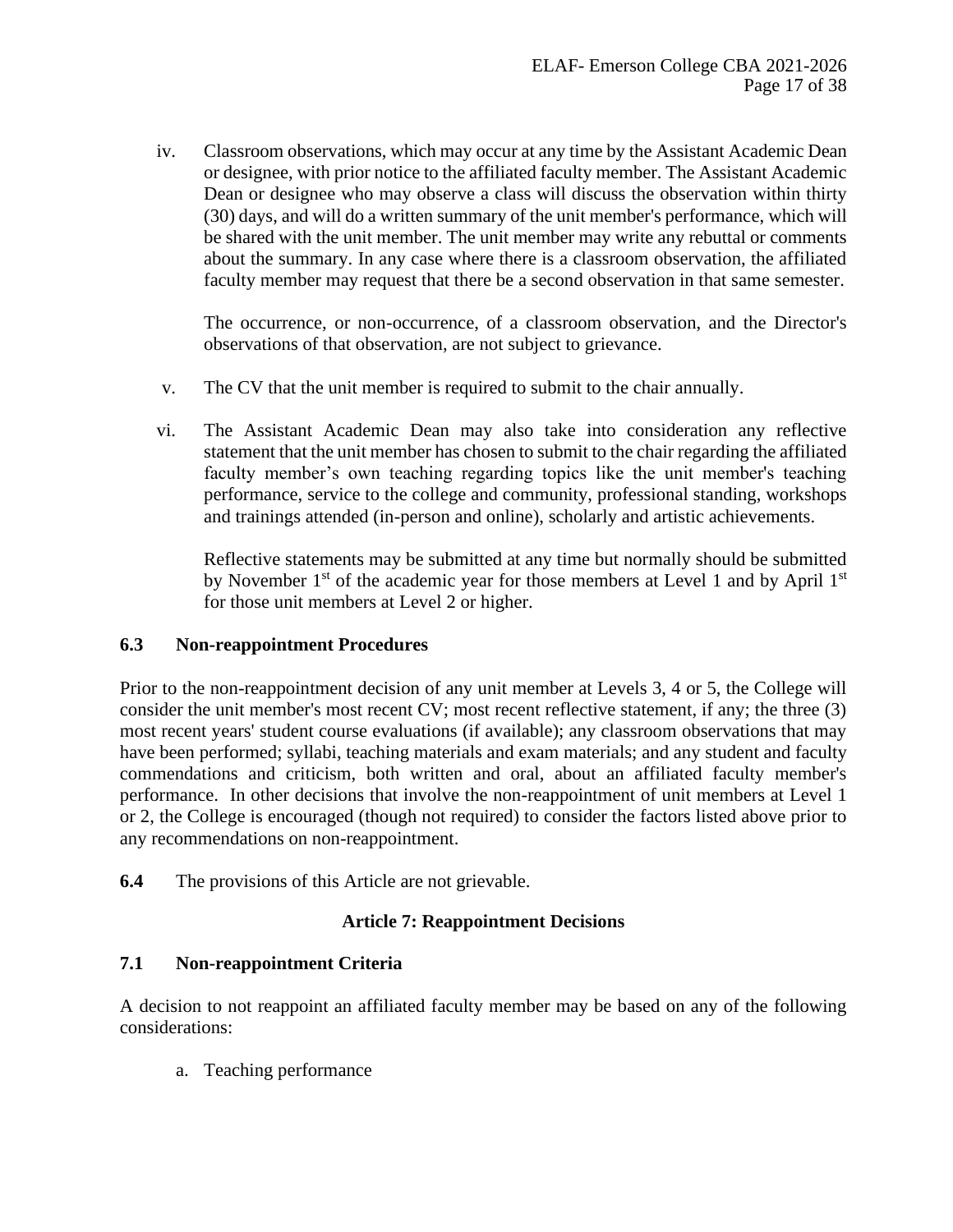- b. Disciplinary reasons, such as those listed as just cause in Article 3.6
- c. Elimination or downsizing of a department or program; a reduction in the number of courses or sections offered; or other general curriculum modifications or needs
- d. The hiring of a full-time affiliated faculty member or professional staff member, or the reassignment of course work to current full-time affiliated faculty members or professional staff, that has the effect of reducing the need for an affiliated faculty member's services
- e. Financial considerations that warrant reduction in teaching staff.

**7.2** Non-reappointment based on such factors shall be at the College's sole discretion and shall not be grievable, except that any affiliated faculty member in Levels 3, 4 or 5 who is not given a new appointment due to performance related or disciplinary reasons may grieve such decision under the Grievance and Arbitration Procedures under the standard of whether the College acted arbitrarily or capriciously. The College will articulate in writing the reasons for non-reappointment at the time of notice for all unit members at Levels 3, 4 or 5 who are not reappointed due to performance-related and/or disciplinary reasons.

# **7.3 Notification to the Union**

The College will provide ELA-AAUP automatically and simultaneously a copy of the nonreappointment notices for those at Levels 3, 4 or 5. The College will also notify the Union when courses are canceled or eliminated.

# **Article 8: Grievance Procedure and Arbitration**

# <span id="page-17-0"></span>**8.1 Definition of a Grievance**

- a. For the purposes of this Agreement, a grievance shall be defined as a dispute between the College and the Union, or its employees employed by the College at the College's Los Angeles campus, arising out of the employment of affiliated faculty at the College's Los Angeles campus, including but not limited to the following: 1) disputes as to the meaning or application of the provisions of this Agreement; 2) the California Labor Code; and, 3) the California Private Attorney General Act. Any grievance brought by an individual shall proceed solely on an individual basis without the right of such grievant, proceeding as an individual, to have the grievance arbitrated on a class or collective basis.
- b. The Union may file a grievance. An affiliated faculty member may not file a grievance. However, the Union may file a grievance on behalf of an affiliated faculty member.
- c. The written grievance must contain the following or it will not be processed: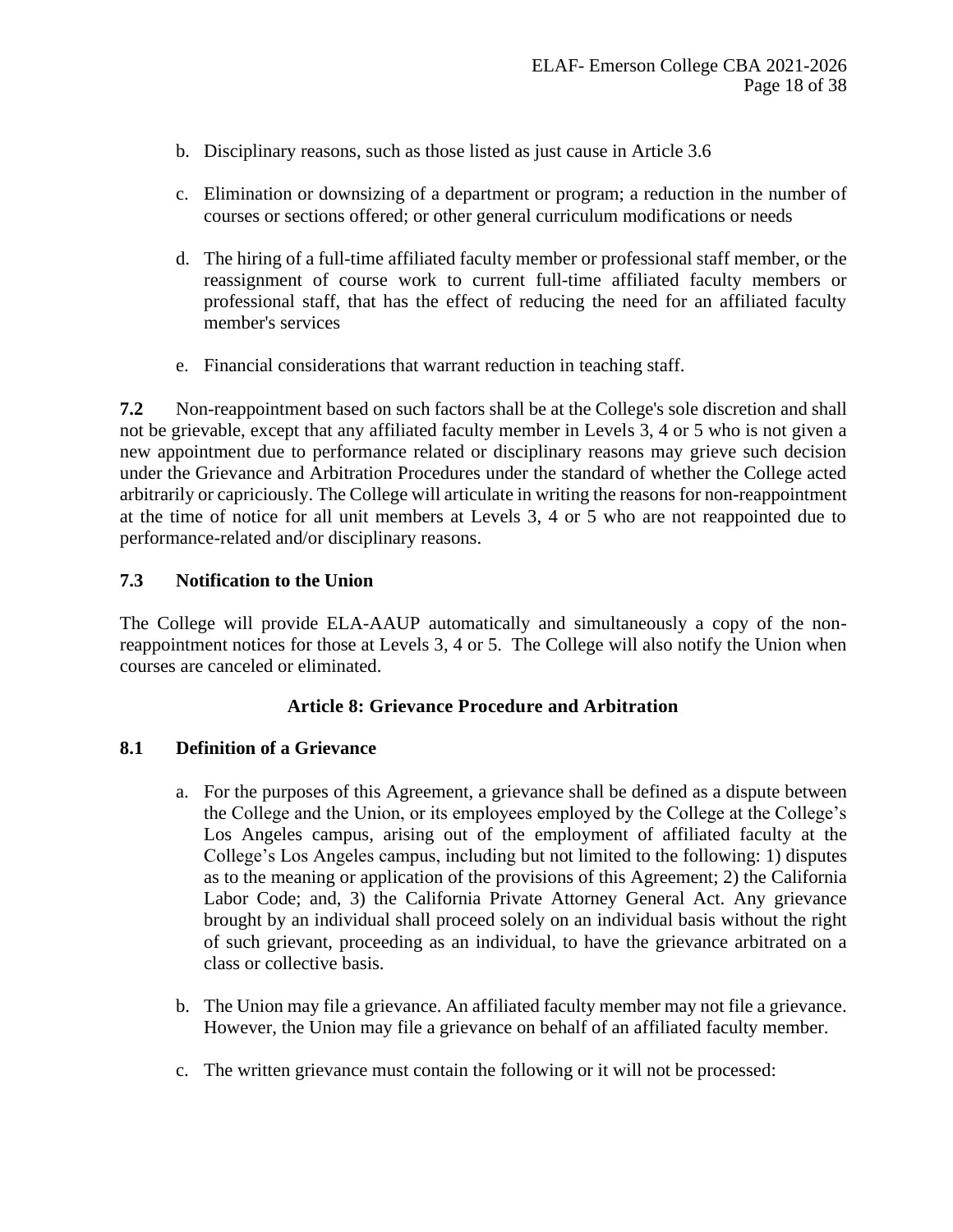- 1. The facts upon which the grievance is based;
- 2. The expressed provision(s) of this Agreement allegedly violated and an explanation of how the facts state a violation of such provision(s); and
- 3. The remedy sought.
- d. The Union may not file a grievance against the College for an action engaged in by an affiliated faculty member or a full-time affiliated faculty member or the Emerson Los Angeles Chapter of the American Association of University Professors (herein referred to as ELA-AAUP). The Union may file a grievance against the College for an action engaged in by the Assistant Academic Dean or other administrator which directly violates an expressed provision(s) of this Agreement.

#### **8.2 Procedure**

The College and the Union may attempt to resolve informally a grievance consistent with the terms of this Agreement. If the College and the Union are not successful in resolving the grievance informally, then the formal procedures set forth below will apply.

#### **Step 1**

a. The Union must submit its grievance in writing either by emailing the written grievance (and using certified mail, return receipt requested, as a backup), or emailing it, return receipt requested to the Assistant Academic Dean or by an authorized Union representative personally delivering the written grievance to the College's Academic Dean (and no one else) and contemporaneously receiving a written acknowledgment of said delivery from the College's Academic Dean (and no one else) on or before the thirtieth  $(30<sup>th</sup>)$  business day after the action to be grieved first occurred. Upon request by the College, the Union must provide to the College's Assistant Academic Dean a copy of the completed USPS Receipt for Certified Mail to prove that the written grievance was mailed on or before the thirtieth (30th) business day after the action to be grieved occurred. Failure to submit a written grievance in a timely manner or to provide a copy of the requested completed USPS Receipt for Certified Mail will render the grievance untimely, the grievance will be deemed denied and the grievance will not be processed.

b. On or before the seventh  $(7<sup>th</sup>)$  business day after the receipt of the Union's written grievance by the College's Assistant Academic Dean, the College's Assistant Academic Dean or a designee will meet with the Union's President or a designee concerning the written grievance. On or before the fifth (5<sup>th</sup>) business day after said meeting, the College's Assistant Academic Dean or designee will email (and mail as a backup) written answer to the grievance by certified mail, return receipt requested, or by email, return receipt requested, to the Union's President.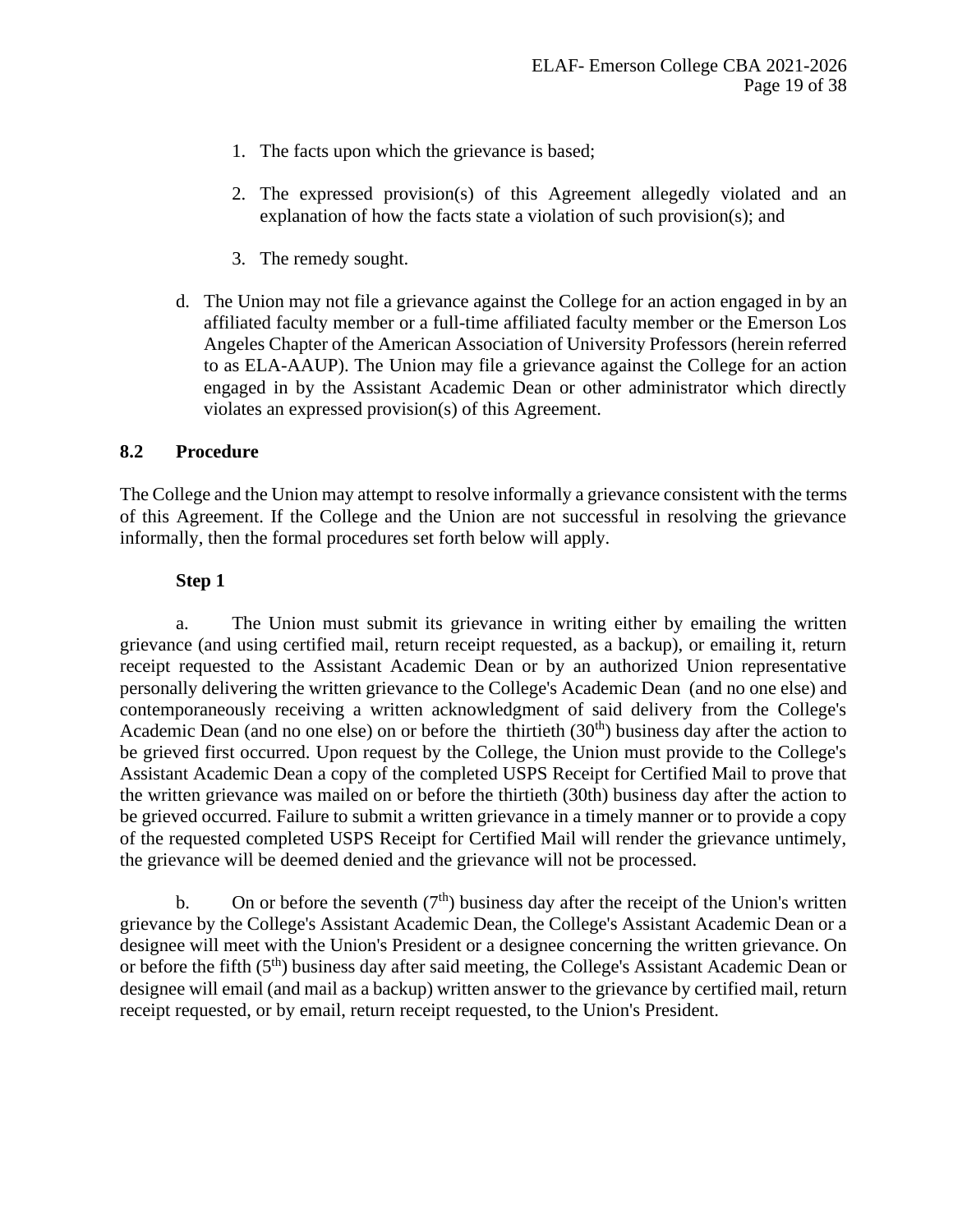# **Step 2**

If the Union is dissatisfied with the written answer by the Assistant Academic Dean at Step 1, it may, on or before the seventh  $(7<sup>th</sup>)$  business day after receipt of the Assistant Academic Dean's answer, appeal the grievance in writing to Chief Academic Officer of the College at Step 2. At this Step, the parties will arrange for a telephonic conversation about the grievance within fourteen (14) business days. Within fourteen (14) business days of the telephone conference, the Chief Academic Officer will mail a written answer to the grievance by certified mail, return receipt requested, to the Union President. The written answer will be deemed to be the final resolution of the grievance unless arbitration is sought on or before the twentieth (20th) business day after said answer is mailed by the College.

# **Step 3**

If the grievance is appealed from Step 2 to the American Arbitration Association on or before the twentieth  $(20<sup>th</sup>)$  business day after said answer is mailed, the Union must mail by certified mail, return receipt requested, or by email, return receipt requested, a copy of the Demand for Arbitration to the College. Upon request by the College the Union must provide a copy of the requested completed USPS Receipt for Certified Mail or email receipt. The parties may agree not to use the services of the American Arbitration Association and select a mutually acceptable arbitrator to resolve the grievance within the appeal period but this process will not extend the appeal period.

# **8.3 Arbitration**

- a. Multiple or related grievances will not be resolved in the same arbitration proceeding unless mutually agreed to by the College and the Union in writing.
- b. Each party will pay any compensation and expenses (including time off from work) relating to its own witnesses and/or representatives. However, affiliated faculty members who are to be witnesses on behalf of the Union at the scheduled arbitration proceeding will be permitted to attend so long as they make arrangements for their scheduled classes to be covered by another qualified affiliated faculty member at no expense to the College and inform in writing the Assistant Academic Dean at least three (3) business days in advance of such arrangement. The covering affiliated faculty member shall be subject to the approval of the Assistant Academic Dean.
- c. The fee of the arbitrator and other administrative expenses of the arbitration, including room rental if applicable, shall be shared equally by the parties,
- d. Either party may request that a stenographic record of the hearing be made and that party may provide a copy of that record to the arbitrator. The party requesting such a record will pay the cost; however, if the other party also requests a copy, the stenographic costs will be shared equally.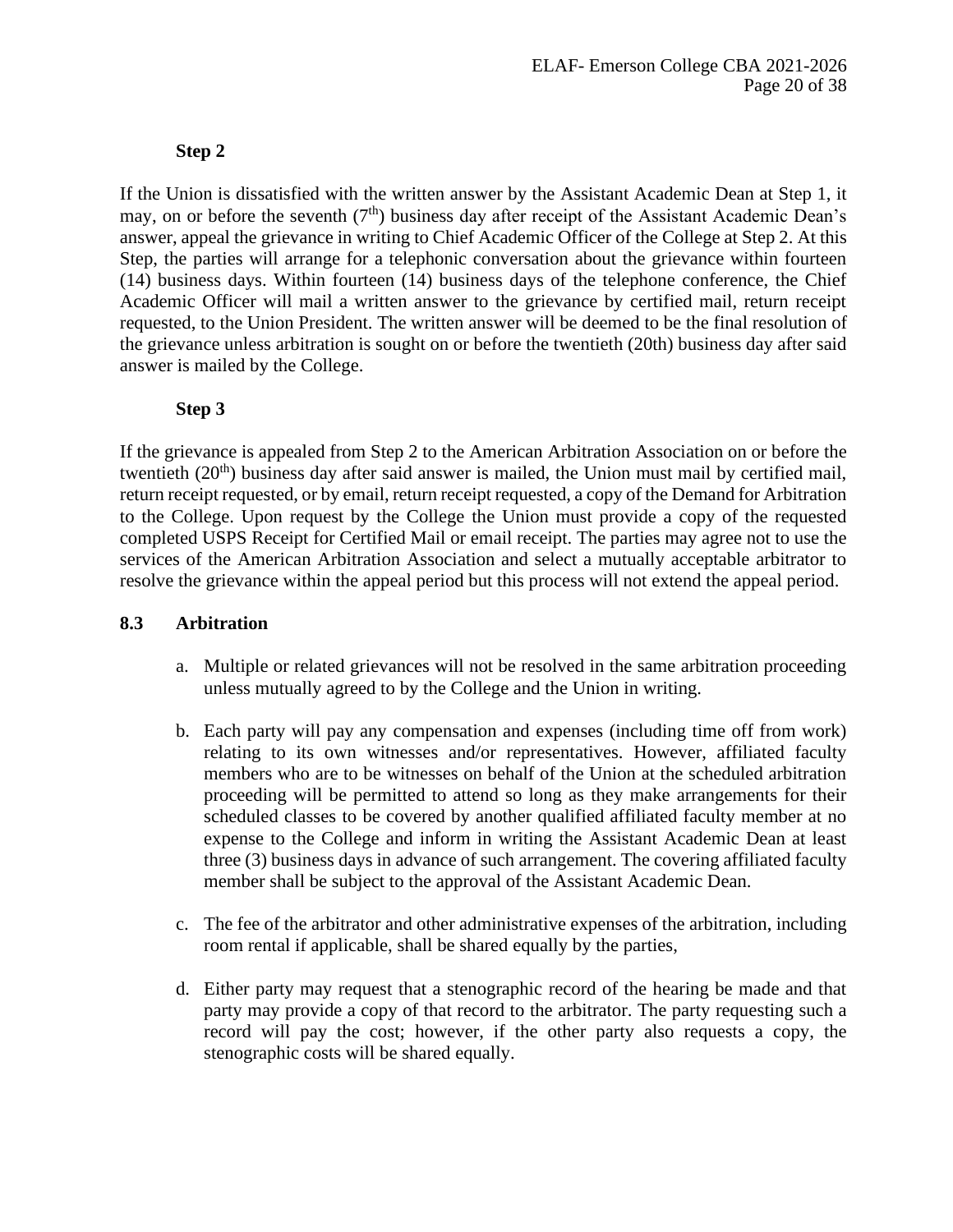e. In arriving at any decision under the provisions of this Article, the arbitrator shall not have the authority to alter this Agreement in whole or in part or to add to or delete any of its provisions or to render any award in conflict with its provisions. The award shall be based solely upon the evidence and arguments presented to the arbitrator in the presence of both parties and also may be based upon arguments presented in written briefs exchanged between the parties so long as such arguments are based upon the evidence presented at the arbitration hearing. The arbitrator may decide only whether the College violated this Agreement as alleged in the grievance and the appropriate remedy under this Agreement, if any.

# **8.4 General Provisions**

- a. A grievance relating to a violation of the No-Strike/No-Lockout provisions of this Agreement will be processed as provided for at Article 13 of this Agreement.
- b. Time limits designated in this Article for processing grievances and for bringing a matter to arbitration may only be extended by mutual written consent between the parties and cannot be extended by an arbitrator. Failure to comply with any time limitation by the Union will render the grievance untimely, the grievance will be deemed denied and the grievance will not be processed unless specific language in this Article provides otherwise. In the event of a failure to comply with any time limitation by the College, the grievance will automatically advance to the next step in the process.
- c. Union representatives authorized to deliver a grievance to the Assistant Academic Dean the Union President and Union Grievance Officer.
- d. The College and the Union jointly acknowledge the right of any affiliated faculty member to discuss potential grievances directly with the Assistant Academic Dean or a designee to work out the settlement of such problems so long as such settlements are not inconsistent with the terms of this Agreement. The union shall promptly be apprised of any such settlements. Such informal discussions shall not toll the time period for the Union to file a formal grievance under this Article.

#### **Article 9: Representation**

#### <span id="page-20-0"></span>**9.1 Access to Information**

a. The College's Assistant Academic Dean or a designee will provide the Union each semester during the academic year the following information according to the schedule set forth below: the name, home address and e-mail address, as self-reported through the College's information system of record of each affiliated faculty member teaching that semester in the bargaining unit set forth at Article 1; the course(s) being taught that semester by each affiliated faculty member; the payment for each course being taught that semester by each affiliated faculty member; the scheduled day and time for each course being taught that semester by each affiliated faculty member and the Level status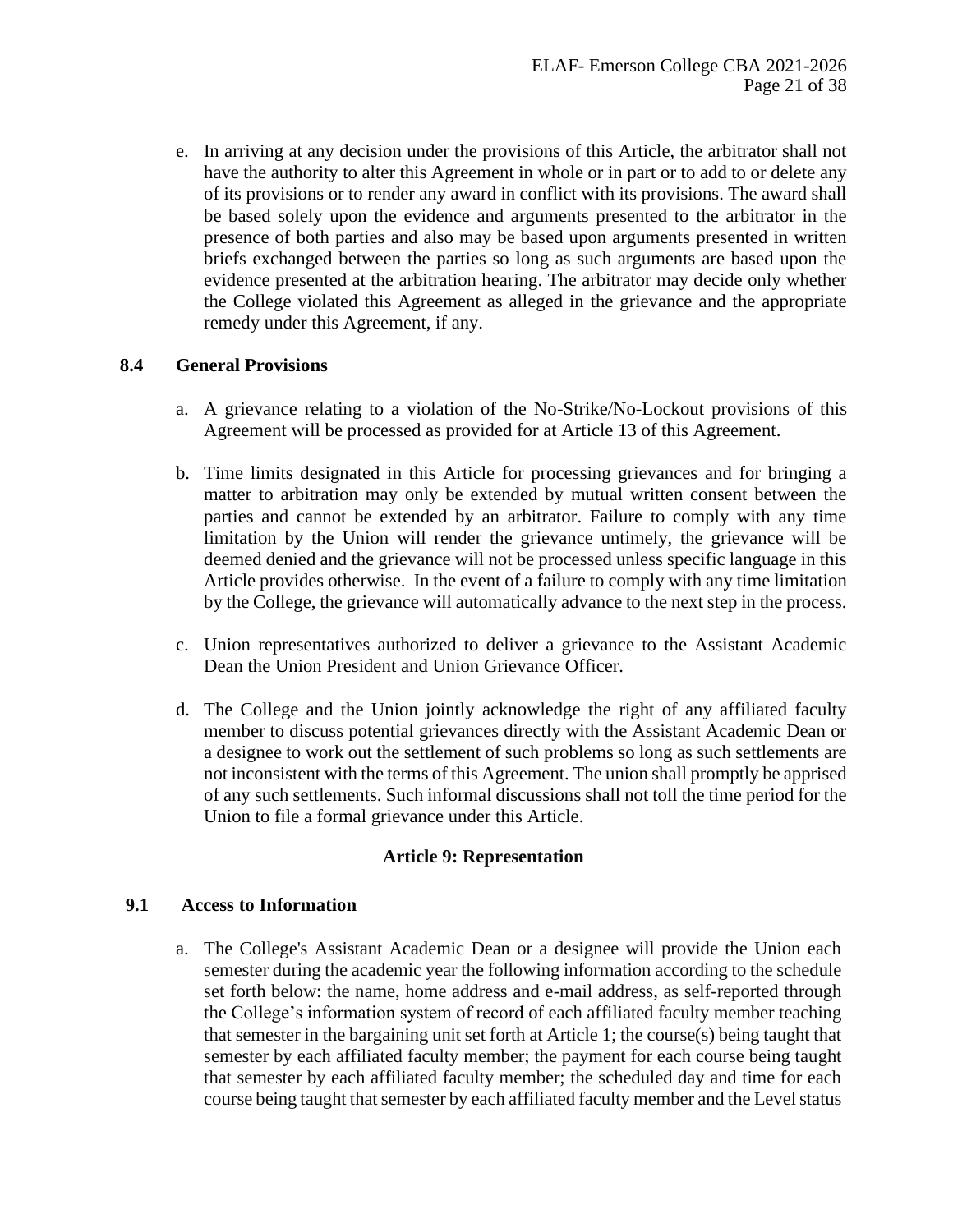of each affiliated faculty member. This information will be provided to the Union's President electronically.

- 1. Fall Semester
	- a. On or before August  $15<sup>th</sup>$  of each year of this collective bargaining agreement, the College will send to the Union a list containing the names and addresses, and email and phone numbers as self-reported through the College's information system of record of all those to whom the College has offered appointments for the Fall term. The College further agrees that it will send the Union notice of any additional late or emergency appointments within a week of when such appointments are offered
	- b. Not later than November  $1<sup>st</sup>$ : All affiliated faculty members' names, mailing addresses, email, and phone numbers, if provided by the affiliated faculty member.
	- 2. Spring Semester
		- a. Between January  $13<sup>th</sup>$  and January  $21<sup>st</sup>$ : Returning affiliated faculty members' names, mailing addresses, email and phone numbers, as selfreported through the College's information system of record who were sent appointments by the College, new part-time faculty will be included if they have returned their signed contracts; and
		- b. Not later than March  $1<sup>st</sup>$ : All affiliated faculty members' names, mailing addresses. email and phone numbers, if provided by the affiliated faculty member.
- b. Audited Financial Statements and LM Forms

The College's Chief Financial Officer will provide the Union with a copy of its annual audited financial statements within ten days of their availability for distribution provided that the Union provides the College's Chief Financial Officer with a copy of its Labor Organization Annual Report (Form LM-2 or LM-3) within ten business days of its filing with the U.S. Department of Labor.

c. ELAF Constitution, Bylaws, Officers' Contact Information

The Union will provide the College's Assistant Academic Dean or a designee with a copy of its constitution and bylaws within ten days of signing this Agreement and will provide updated amendments to the College's Assistant Academic Dean or a designee within ten days of their effective date. Prior to the start of each academic year, the Union will provide the College's Executive Director of Academic Administration with the names and current contact information for the Union's officers. If this information changes during the course of any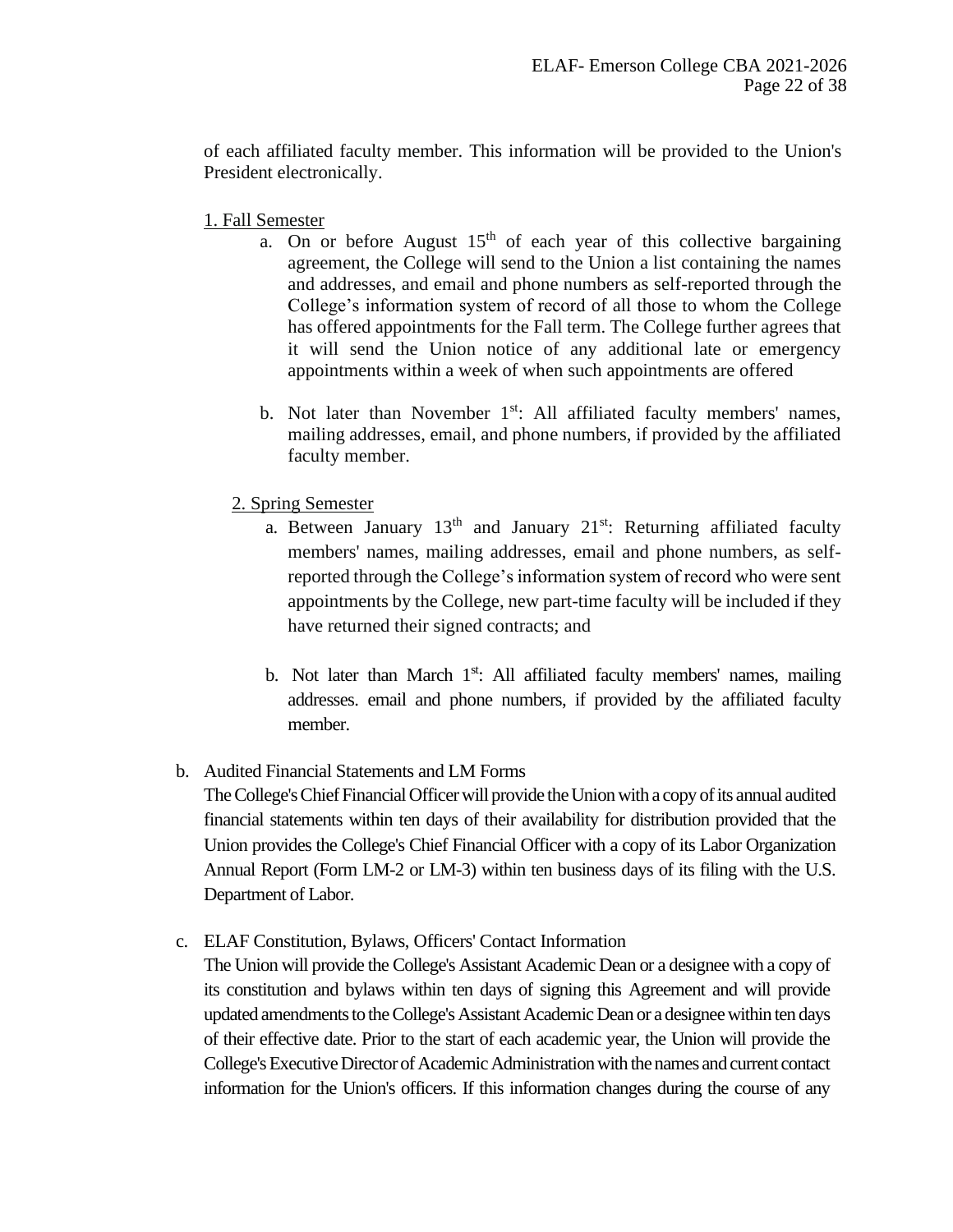given academic year, the Union will promptly provide the Executive Director of Academic Administration with accurate updated information.

d. Simultaneous with the College's offer of an appointment to a new affiliated faculty member, the College will notify the affiliated faculty member of this Agreement and that a copy of this Agreement appears on the Union's website to the extent that website (<https://www.elafaculty.com/>) is maintained by the Union.

# **9.2 Communication and Meetings**

a. The Union may hold meetings on the College's Los Angeles campus, provided that such meetings are held for the purpose of carrying out the Union's official business, provided that the Union ensures that those permitted to attend and/or participate in such meetings (either in person or remotely) are limited to Emerson faculty bargaining unit members, together with representatives of the AAUP, and provided that facilities are available and the Union complies with all applicable College rules, regulations and practices relating to the use of such facilities.

# b. Services and Equipment

For the purpose of carrying out its official business, the Union may use the following College services and equipment: part-time faculty mailboxes and intra-campus mail; on-campus mail: local and toll telephone services; copying equipment; and United States Postal Service mail, except for certified mail.

- c. Bulletin Boards
	- 1. The Union may post official Union notices on College bulletin boards, which are normally used for notices to affiliated faculty members.
	- 2. The Union must be clearly identified on the face of any posted material. The Union is solely responsible for all costs associated with any posting. Posted material must clearly display the date of posting by the Union and must be removed by the Union no later than twenty-one (21) calendar days after posting.
	- 3. A copy of the posted material will be provided by the Union to the College's Assistant Academic Dean or a designee at or before the time of posting.
	- 4. A notice not posted in accordance with this Article may be removed by the College.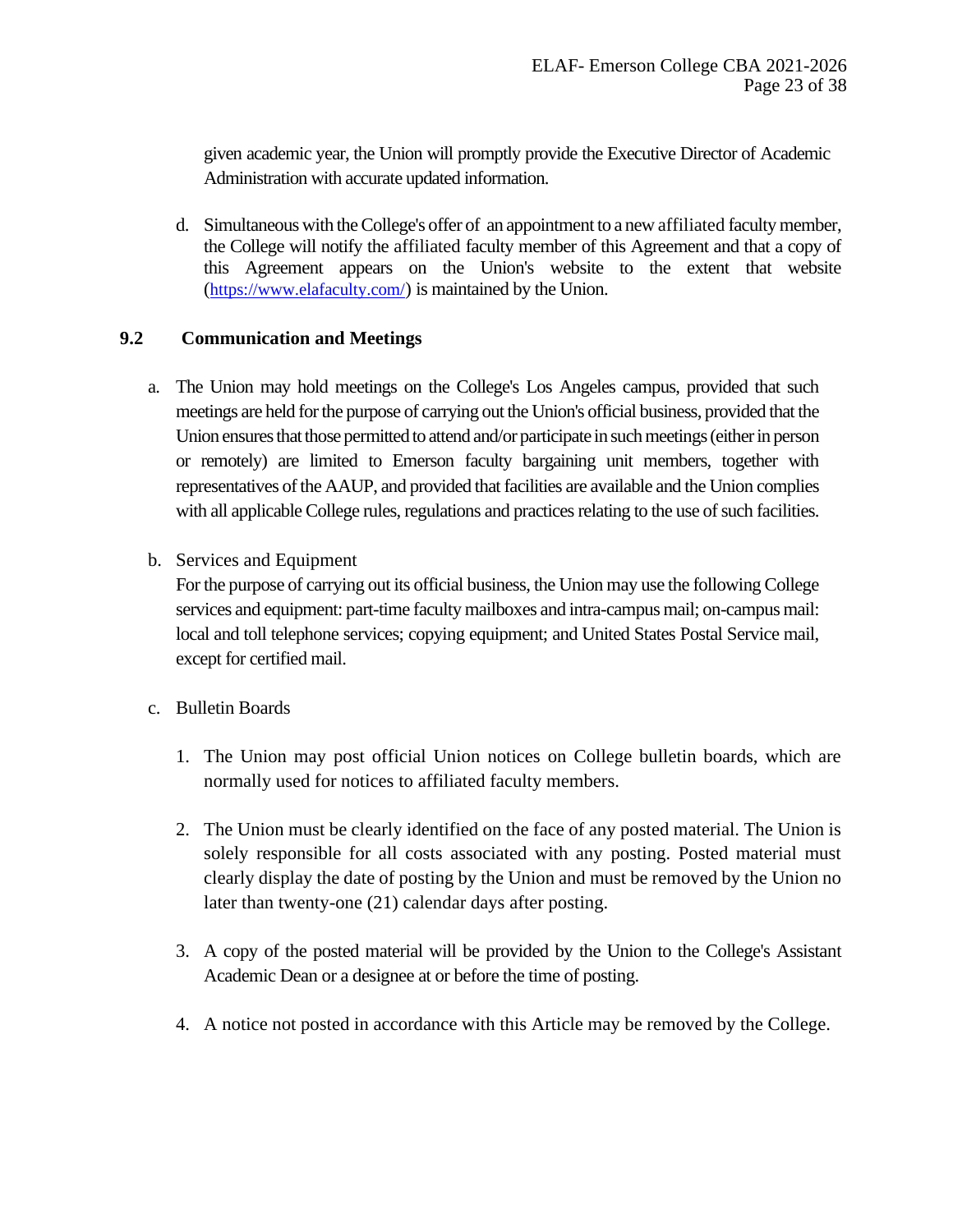# d. Hold Harmless

If the Union chooses to avail itself of College facilities, equipment or services, the Union shall hold the College harmless for any alleged failure or unavailability of such facilities, equipment or services. Furthermore, the Union shall not file grievances under this Agreement alleging the failure or unavailability of such facilities, equipment or services interfered with or adversely affected the carrying out of Union business.

e. Interruptions

The Union will not interrupt or interfere with the duties of the faculty or the operations of the College in carrying out official Union business or in its use of College facilities, equipment, or services.

f. Union Contact Information

The Union's telephone number and address for purpose of notice are will be provided to the employer at the start of each academic year. Any address or telephone number change must be made in writing by via email, sent to the College's senior member of Human Resources and the College's Assistant Academic Dean.

g. College Directory

The College will list the Union on the College's website on a page relating to ELA, and will identify the names, telephone numbers and email addresses of the Union's president, secretary/treasurer and vice president, and grievance officer.

# **9.3 Indemnification**

The Union will indemnify and hold harmless the College, its trustees, officers, agents and employees, against any and all suits, claims, demands, proceedings or other liabilities for damages or penalties that may arise out of any action that might be taken or is taken by the College for the purpose of complying with Article 9.4.a-h, particularly with respect to the correctness of any dues deductions furnished by the Union to the College and any adverse employment action taken by the College at the request of the Union. The College shall undertake the defense of such claims and all expenses thereof, including legal fees, shall be paid by the Union.

# **9.4 Union Shop**

a. Each affiliated faculty member in the bargaining unit and any new affiliated faculty member coming into the unit, as a condition of employment, will become a member of the Union after thirty-one (31) days of employment and remain a member of the Union for the duration of this Agreement provided they remain actively employed. It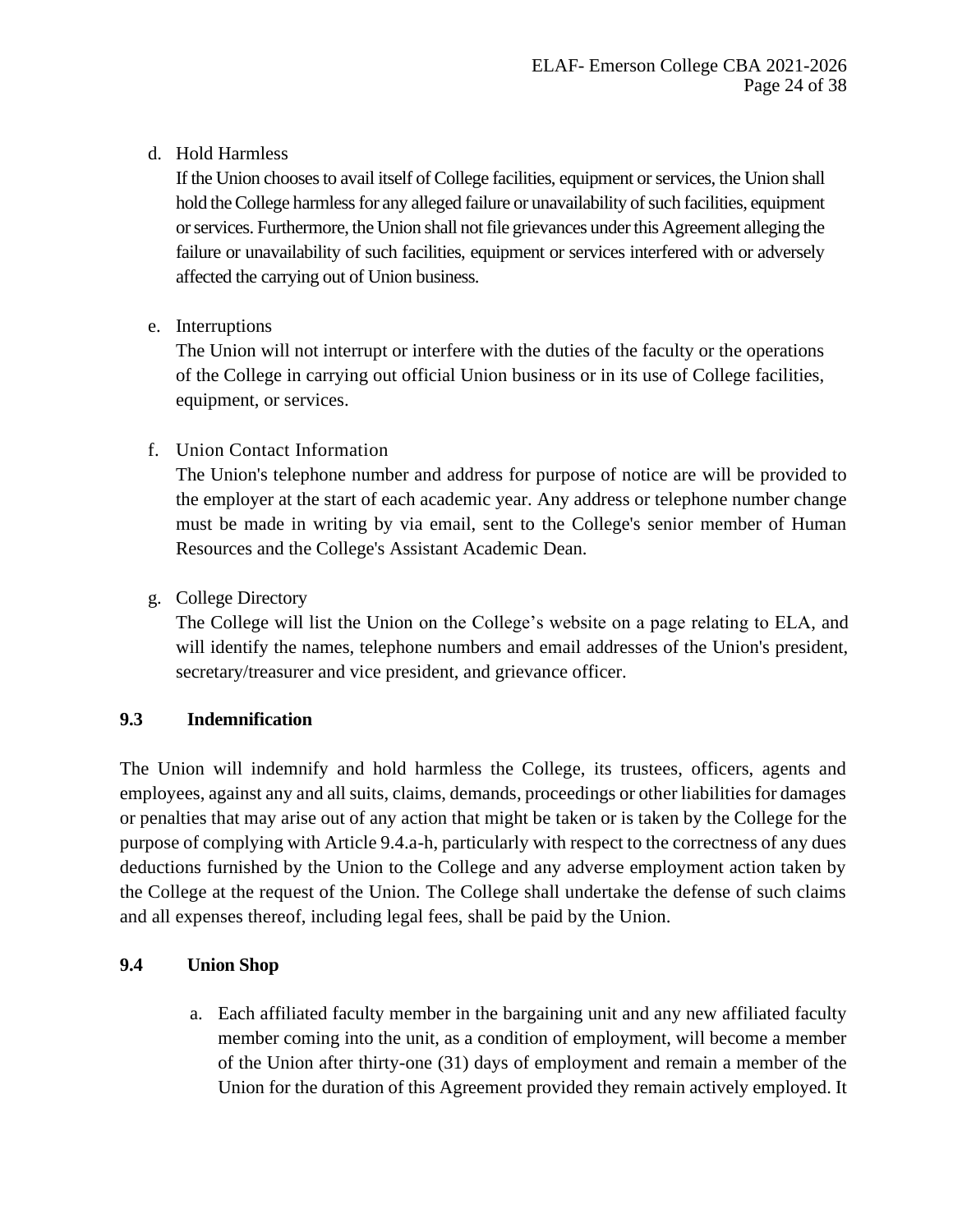is understood that, in accordance with the law, the requirement to become a union member can also be met by "financial core" membership only.

- b. All bargaining unit members shall either (1) provide the College with written authorization to deduct membership dues in accordance with Article 9.4.c below, or (2) make alternate arrangements with the Union to pay the membership dues. The parties agree that the Union's represented members are obligated to pay Union dues only during the Fall and Spring semesters when they are teaching at least one three (3) credit course at the College.
- c. Any unit member who desires to have Union dues deducted from their paycheck must submit a written authorization form, as approved by the parties, to Payroll no later than November  $16<sup>th</sup>$  for anyone who wishes to have dues deducted on or about December  $15<sup>th</sup>$ , and by March  $16<sup>th</sup>$  for anyone who wished to have dues deducted on or about April 15<sup>th</sup>.

The College will forward to the Union the withheld funds, subject to deductions authorized by Article 9.2.d above, within ten business days of the date on which the funds were withheld.

The Union agrees that, with the exception of the College's obligation to deduct dues from the salaries of the Union members, the Union shall have the sole responsibility of collecting any and all dues owed by any of its members and notifying its members that they are in arrears.

- d. The Union agrees that it will not change the amounts certified by it on March  $15<sup>th</sup>$ until November  $15<sup>th</sup>$  of the same year and that it will not change the amounts certified by it on November  $15<sup>th</sup>$  until March  $15<sup>th</sup>$  of the next year.
- e. Any authorization forms that are submitted to the College will remain in effect until the expiration of this Agreement, unless the affiliated faculty member separates from employment or unless an affiliated faculty member revoke their authorization to deduct dues at an earlier date by providing written notice to the College's payroll department and the Union President of his/her cancellation of that authorization.
- f. The College will be under no obligation to make any deduction if the affiliated faculty member's wages, after other deductions required by law or authorized by the affiliated faculty member, are less than the amount subject to checkoff. In such an event, it will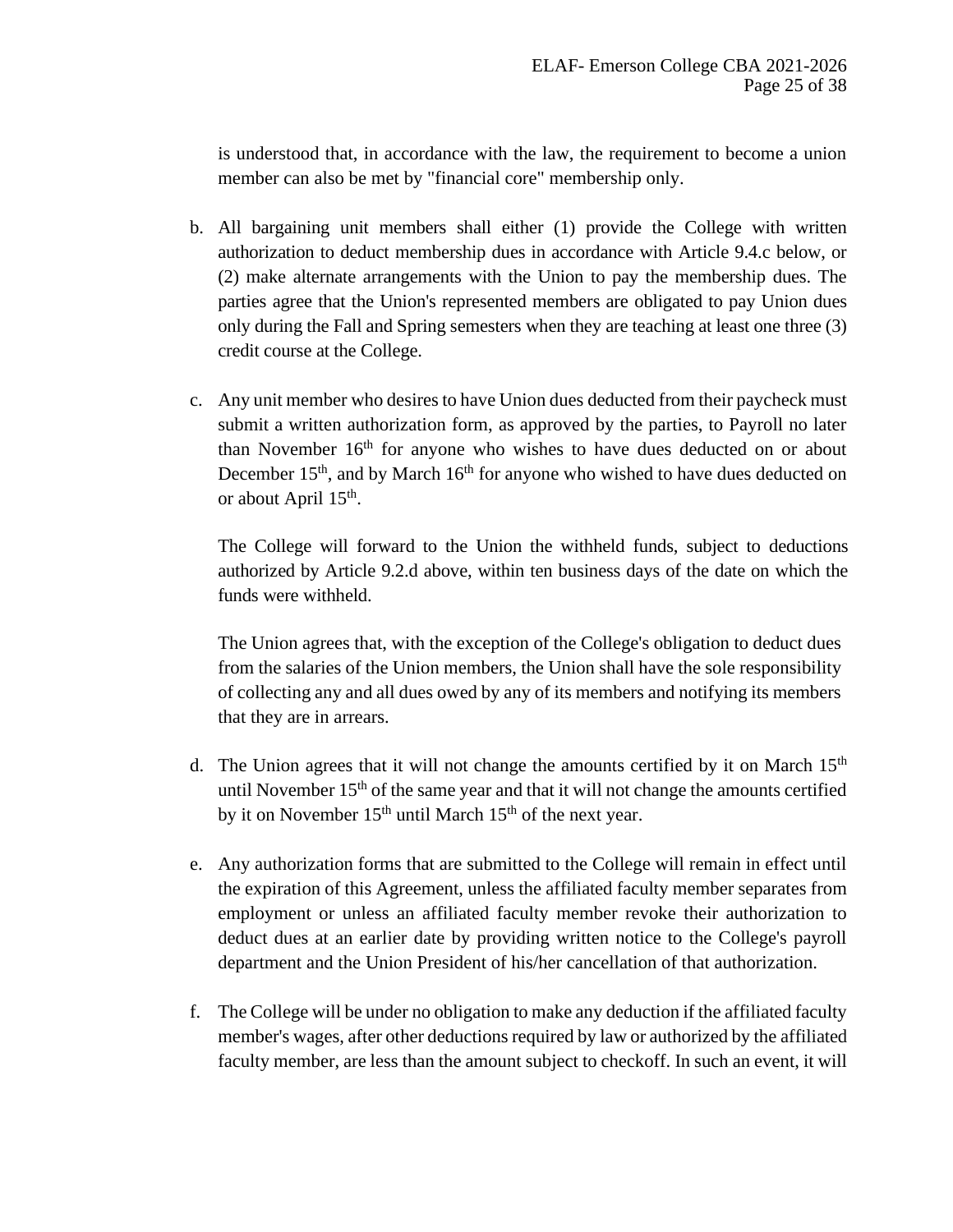be the responsibility of the Union to collect its membership dues and fees for that semester directly from the affiliated faculty member.

- g. The Union will provide a checkoff authorization form to the Payroll Department to authorize deductions, which form shall be reasonably acceptable to the College's Chief Financial Officer.
- h. An affiliated faculty member will not be reappointed by the College upon written request by the Union so long as the affiliated faculty member has not tendered their membership dues.
	- 1. If the Union notifies the College in writing that a represented affiliated faculty member has not tendered dues and thus the individual should not be reappointed ("Request for Non-reappointment"), then the following should occur:
	- 2. Within ten (10) business days after receiving a request for nonreappointment, the College will send a written notice to the affiliated faculty member at issue, copying the Union. This notice will state that pursuant to section 9.5 of the collective bargaining agreement, the Union has notified the College that the unit member has not complied with those requirements and requested that the College not offer appointments for the life of the collective bargaining agreement based on the Union's contention that the affiliated faculty member has not complied with the contractual obligations under Article 9.5 (b) of the Agreement. Accordingly, the College will not be offering the affiliated faculty member another appointment for the [first affected term] or any subsequent term for the life of the collective bargaining agreement, unless the affiliated faculty member submits documentation to both the Union and the College within ten (10) calendar days of the date of this notice, maintaining that the Union is in error and the affiliated faculty member does not indeed owe dues.
	- 3. If the College receives a request for non-reappointment of a represented affiliated faculty member from the Union between October 16<sup>th</sup> and December  $31<sup>st</sup>$ , the affiliated faculty member may nonetheless be appointed to teach in the upcoming Spring semester. However, such faculty member will not be reappointed for the subsequent Fall semester or any subsequent semester for the life of the Agreement.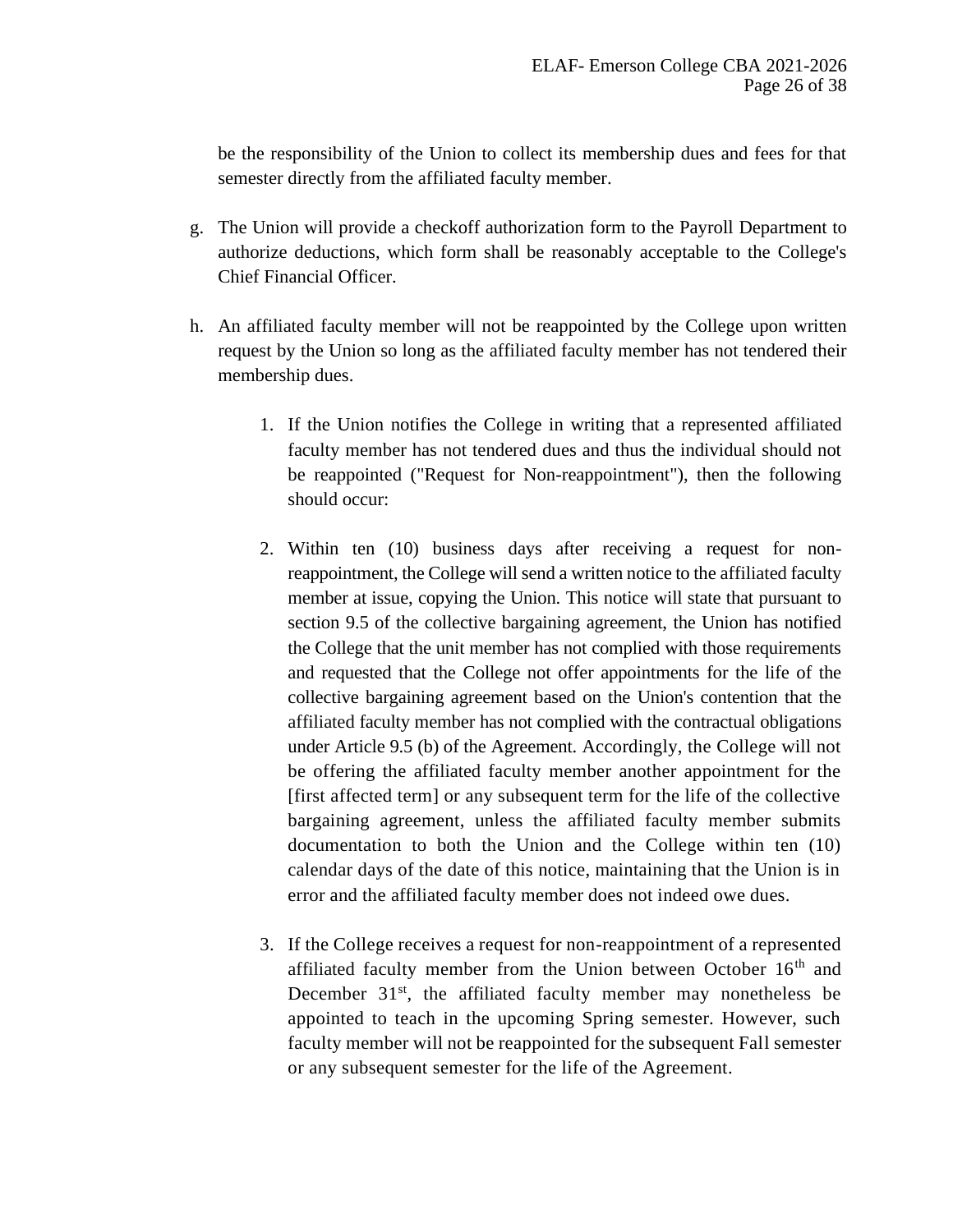- 4. If the College receives a request for non-reappointment of a represented affiliated faculty member from the Union between January 1<sup>st</sup> and April 1<sup>st</sup>, then the affiliated faculty member shall not be reappointed to teach in the upcoming Fall semester or any subsequent semester for the life of the Agreement.
- 5. If the College receives a request for non-reappointment of a represented affiliated faculty member from the Union between April 1<sup>st</sup> and October 15<sup>th</sup>, the affiliated faculty member may be appointed to the upcoming Fall semester but will not be appointed to teach during the subsequent Spring semester or any subsequent semester for the life of the Agreement.
- 6. The parties agree that all future appointment letters to unit members will contain, inter alia, the following provision:

*In addition to being subject to the other terms and conditions of employment delineated in the collective bargaining agreement between the College and ELAF-AAUP, 1 would particularly call to your attention to the union shop provisions of Article 9.4. That section requires that, after 31 days of being employed by the College, you must become a dues paying member of the Union as a condition of employment at the College. This obligation also applies even if you have already been offered a multiple semester appointment. You can satisfy this obligation either through direct payment/arrangement with ELAF or through a written authorization of an automatic deduction from your wages during the terms when you are employed at Emerson. The collective bargaining agreement may be found at ELAF website [\(www.elafaculty.com\)](http://www.elafaculty.com/) and you should contact ELA's President. for further information about this, financial obligation.*

#### **Article 10: Non-Discrimination**

<span id="page-26-0"></span>**10.1** Neither party will discriminate against or harass any affiliated faculty member because of an individual's age (40 and over); ancestry; color; religion/religious creed (including religious dress and grooming practices); denial of family and medical care leave: physical or mental disability (including HIV and AIDS); marital status; medical condition (including cancer-related health impairments and genetic characteristics); genetic information; military and veteran status; national origin (including language use restrictions and possession of driver's license obtainable by undocumented persons); race; sex (including pregnancy, childbirth, breastfeeding, and related medical conditions); gender, gender identity, and gender expression; and sexual orientation, Union activity or lack thereof or Union membership or lack thereof, or any other consideration made unlawful by federal, state, or local laws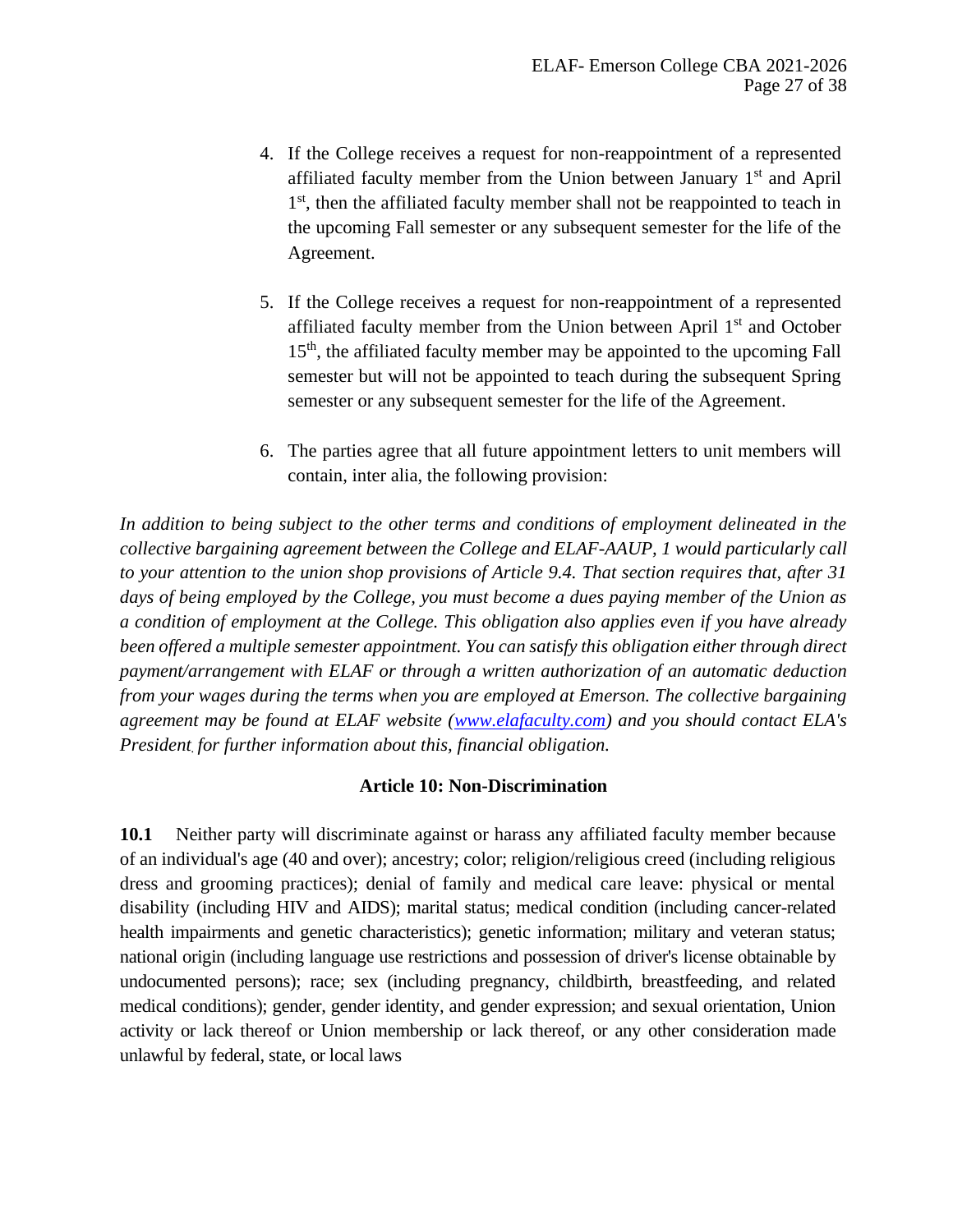The College also prohibits discrimination and harassment based on an individual's participation in a protected activity (such as reporting alleged discrimination or harassment). Retaliation against any individual who raises a good faith report under the College's Policy against Discrimination, Harassment and Retaliation is strictly prohibited.

# **10.2 Affirmative Action and Faculty Diversity**

The College and ELAF-AAUP agree to the importance of developing and implementing nondiscrimination and affirmative action policies. Represented affiliated faculty members have a shared responsibility and commitment to promote a nondiscriminatory College environment. The College agrees and acknowledges the importance of developing a non-discriminatory culture and environment that is respectful and adheres to this ideal and will, where applicable, endeavor to include affiliated faculty in initiatives around such work.

# **Article 11: Past Practices**

<span id="page-27-1"></span><span id="page-27-0"></span>All past practices end upon the execution of this Agreement.

# **Article 12: Separability**

The provisions of this Agreement are deemed to be separable to the extent that if and when a final judicial judgment determines any provision of this Agreement in its application between the College and the Union to be in conflict with any law or regulation, such decision shall not affect the validity of the remaining provisions of this Agreement, but such remaining provisions shall continue in full force and effect; provided, further, that in the event any provision or provisions are so declared to be in conflict with a law or regulation, both parties shall meet for the purpose of negotiating an agreement on the provision or provisions so invalidated.

#### **Article 13: No Strike/No Lockout**

#### <span id="page-27-2"></span>**13.1 No Lockout**

The College agrees that it will not lock out any or all part-time affiliated faculty members during the term of this Agreement.

#### **13.2 No Strike**

The Union, its representatives and members will not strike, picket, engage in a sympathy strike, or significantly interfere with the work and business of the College. Should any of the abovementioned conduct occur that is not authorized by the Union, the Union, within 24 hours of the College's request, or within 24 hours of knowledge of the events (whichever comes first), will take the following actions: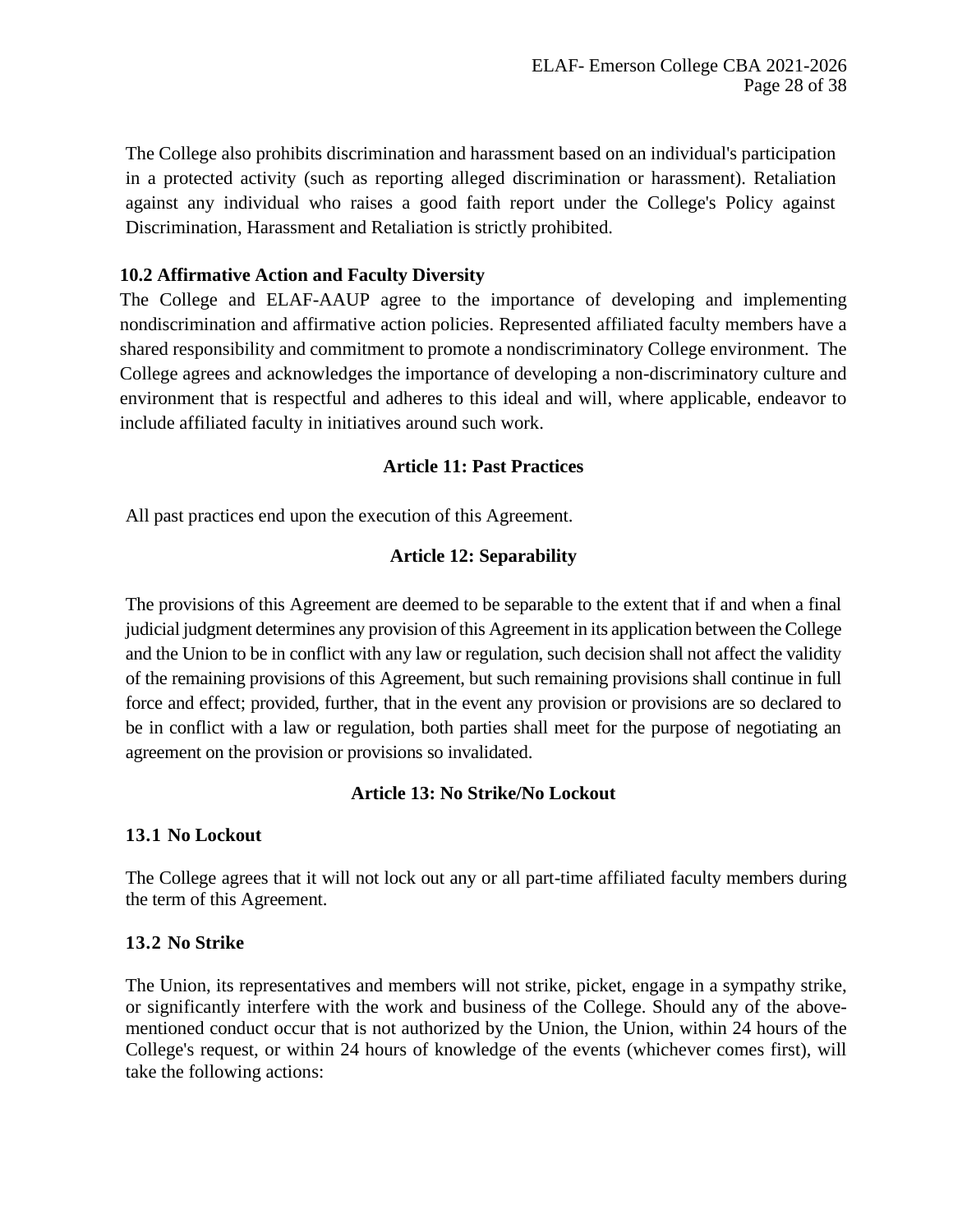- 1. Advise the College in writing that such faculty action has not been authorized or sanctioned by the Union; and
- 2. Advise the faculty by email, regular mail and other available means that it disapproves of such action(s) and instruct them to cease such activities immediately.

This provision shall not preclude the College from proceeding with its rights under 12.3 or 12.4.

# **13.3 Discipline**

The College has the right to discipline, suspend, or discharge any or all part-time affiliated faculty taking part in any violation of this Article. The question whether the affiliated faculty member violated this Article is subject to challenge under Article 8, Grievance Procedure and Arbitration. However, the College's decision to discipline, suspend or discharge an affiliated faculty member who violated this Article shall not be subject to challenge under Article 8, Grievance Procedure and Arbitration.

# **13.4 Arbitration**

The College or the Union shall be entitled to obtain immediate arbitration whenever a violation of Section 13.1 or Section 13.2 above shall be alleged. In this event, notice shall be made by the party alleging a violation by the other party. Notice may be by telephone or by mailing to or leaving written notice at the address of record for the party alleged to be in violation. The arbitrator shall hold a hearing as early as possible but no later than forty-eight (48) hours after notice to the party alleged to be in violation and shall render an award within twelve (12) hours after the hearing. In such case, the arbitrator shall make findings of fact concerning the alleged violation, and if a violation shall be found to have occurred, the arbitrator shall direct appropriate relief, including an order requiring the party in violation and/or the affiliated faculty member(s), if applicable, to desist from any violation of Section 13.1 or Section 13.2 hereof and an award for damages, including liquidated damages, for a breach of this Article against the College or the Union and/or the affiliated faculty member(s), if applicable. Upon receipt from the arbitrator of a finding that a violation of Section 13.1 or Section 13.2 has taken place, the College or the Union may proceed forthwith to secure a court order to confirm and enforce the Arbitrator's Award.

**13.5** It is intended and agreed that this Article shall be the exclusive means for the determination of all grievances and disputes based upon an alleged breach of this Article. Neither the College nor the Union nor any affiliated faculty member(s) shall institute any action or proceeding in a court of law or equity, state or federal, other than to compel arbitration or to correct, confirm, vacate, modify or secure enforcement of any award or decision of the arbitrator. This provision will be a complete defense to and grounds for a stay of any action or proceeding instituted by any party, person or entity contrary to this Agreement.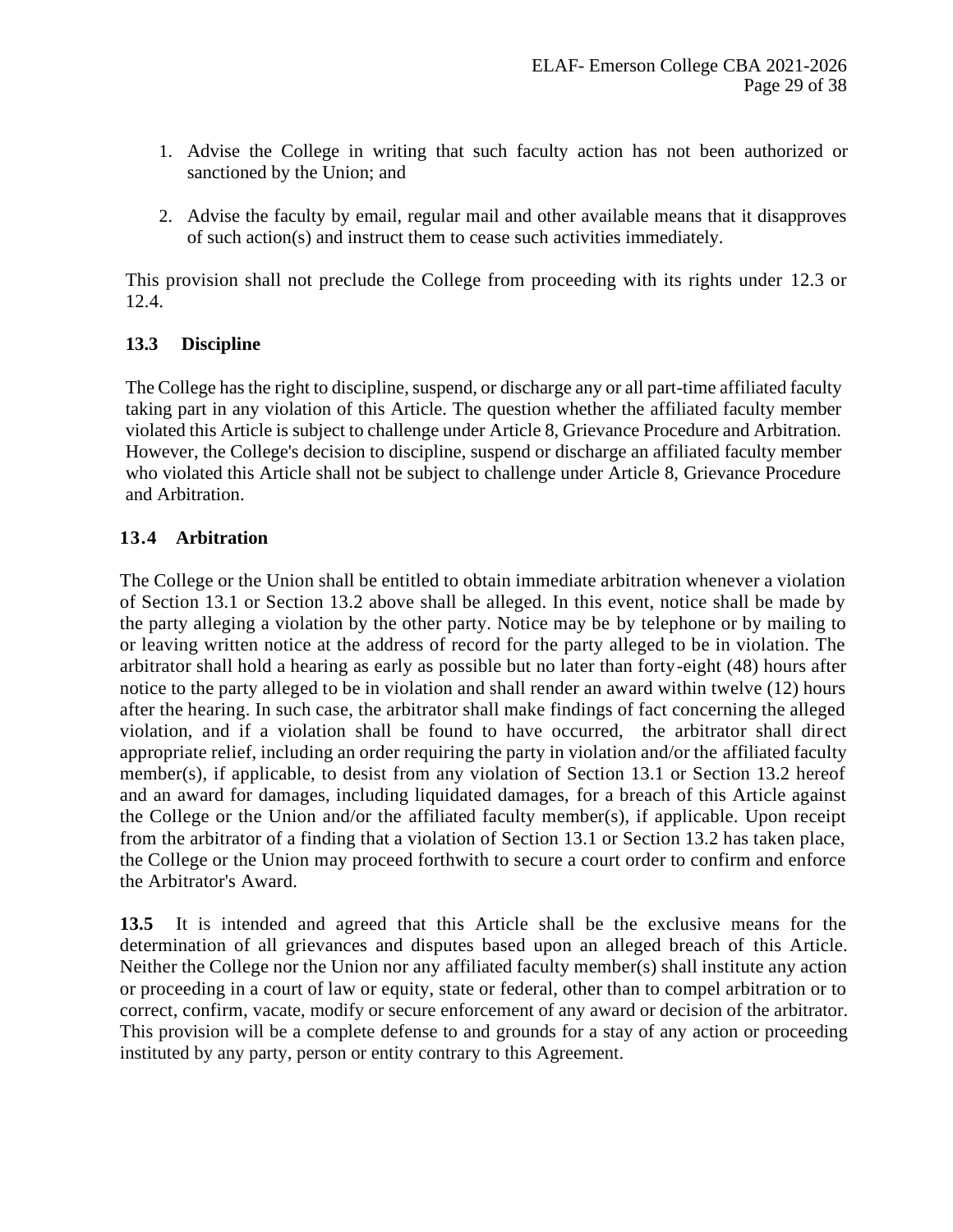**13.6** Whenever a violation of this Article shall be alleged, notification by telephone shall be made by the party alleging a violation to any of the arbitrators listed. The arbitrator should be chosen according to their availability to immediately review the case. The parties agree to choose an arbitrator in accordance with American Arbitration Association procedures.

<span id="page-29-0"></span>**13.7** The cost of the arbitration shall be shared equally by the College and the Union.

#### **Article 14: Faculty Responsibilities**

#### **14.1 Class Meetings**

Affiliated faculty members shall meet each class at the scheduled time and place as set forth by the Assistant Academic Dean and the Registrar. Affiliated faculty members are responsible for seeing that each course has the full number of class meetings required. Affiliated faculty members shall notify the Assistant Academic Dean in writing (which includes e-mail and fax) if unable to teach a class, and shall make arrangements with the Director for a time and place to make up the missed class on or before the last day of classes for the current term and notify the Assistant Academic Dean in writing (which includes e-mail) when the missed class is made up.

**14.2** Faculty shall provide an up-to-date curriculum vita yearly and a syllabus following Syllabus Guidelines no later than first day of class.

**14.3** Faculty shall adhere to applicable College policies, which are available at [https://www.emerson.edu/policies.](https://protect-us.mimecast.com/s/743oCyPJ6PCgxqxpIZHNX6?domain=emerson.edu)

**14.4** An affiliated faculty member shall abide by each of the following policies for each teaching assignment:

- a. Assignments and Attendance College policy regarding class attendance, student projects, and student assignments.
- b. Syllabus

A course syllabus prepared by the affiliated faculty member and approved by the Assistant Academic Dean must be on file with the Assistant Academic Dean for each teaching assignment each semester. An affiliated faculty member must submit a course syllabus to the Assistant Academic Dean for approval in a format and by a date to be determined by the Assistant Academic Dean.

Each course syllabus must be based upon the course outline and state the course of study, course objectives, student assignments and tests, criteria for grading, expected weekly hours of out-of-class student preparation, expectations for the students' educational attainment, the opportunity for a student to schedule advising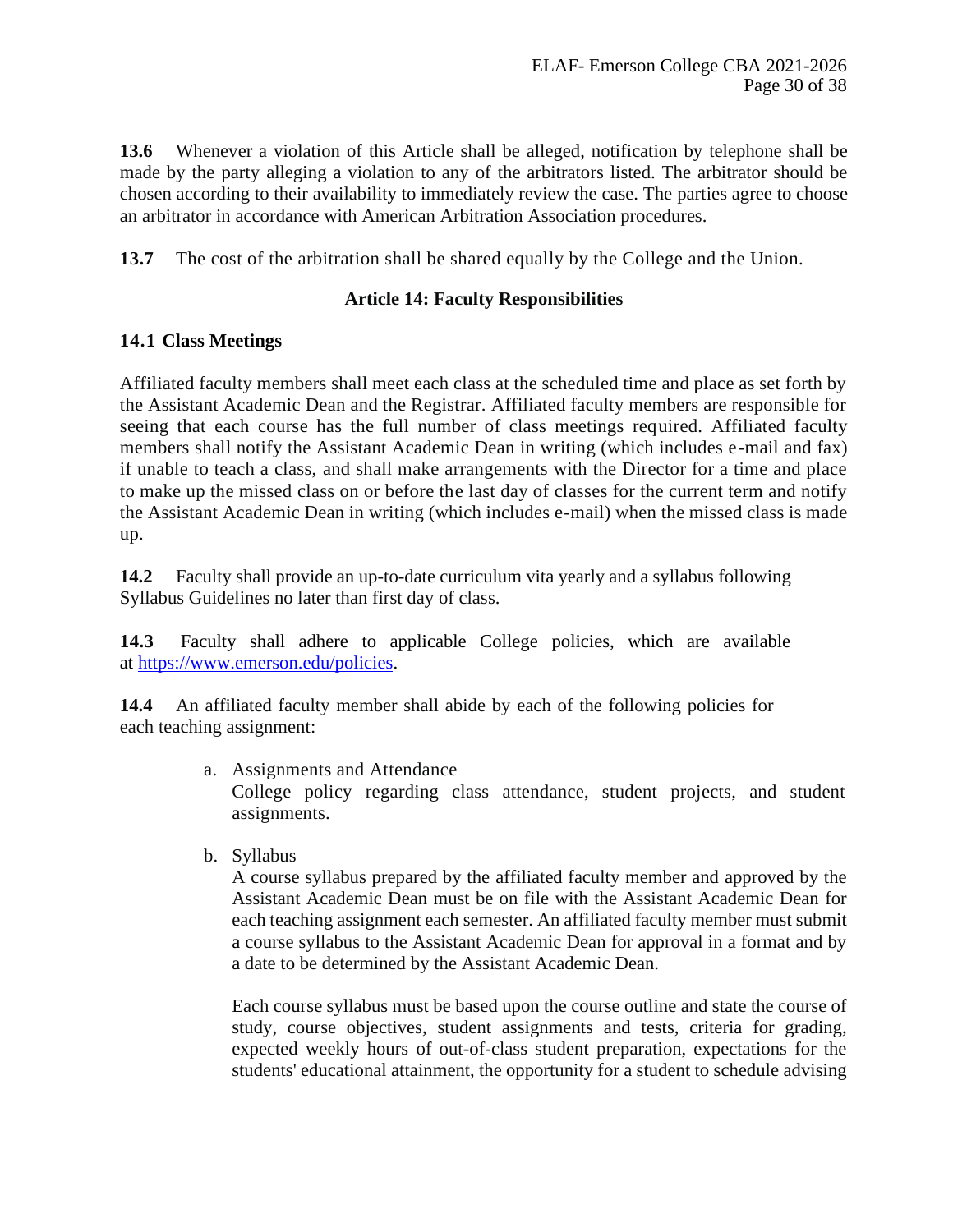time by appointment with the affiliated faculty member, and other related matters directed by the Director.

The affiliated faculty member will provide a copy of the course syllabus for each of his/her teaching assignments to each student at the first-class meeting.

The affiliated faculty member must follow and carry out the course syllabus for each teaching assignment.

c. Grading and Records

Each student in each teaching assignment must be tested or otherwise formally assessed and awarded grades by the affiliated faculty member in accordance with College policy, including Departmental policy. Grades for each student in each teaching assignment must be submitted to the Registrar on a date to be determined by the Registrar. The affiliated faculty member's record of grades for each test, paper or project for each student in each teaching assignment must be provided to the Assistant Academic Dean upon request.

d. Jury Duty

If an affiliated faculty member is selected for jury duty, the affiliated faculty member and the College shall endeavor to find a mutually acceptable accommodation for the jury service that minimizes disruption to the students whose class(es) meet during the jury service. Affiliated faculty members shall notify the Assistant Academic Dean if they have been summoned to jury duty if it may pose a possible scheduling conflict.

# **Article 15: General Provisions and Definitions**

#### <span id="page-30-0"></span>**15.1 "Business Day"**

The term "business day" as used in this Agreement is a weekday on which the College's administrative offices are open even if academic classes are not in session.

#### **15.2 "Academic year"**

The term "Academic Year" as used in this Agreement shall consist of two terms referred to as the "Fall Term" and the "Spring Term." Each term shall consist of 15 weeks. The College reserves the right to set the academic calendar.

#### **15.3 Minimum terms**

The College, in its discretion, may employ an affiliated faculty member upon any wages, hours, terms and conditions of employment which the College determines appropriate so long as such wages, hours, terms and conditions of employment are not less favorable than those set forth in this Agreement. The granting or not granting to an affiliated faculty member of wages, hours,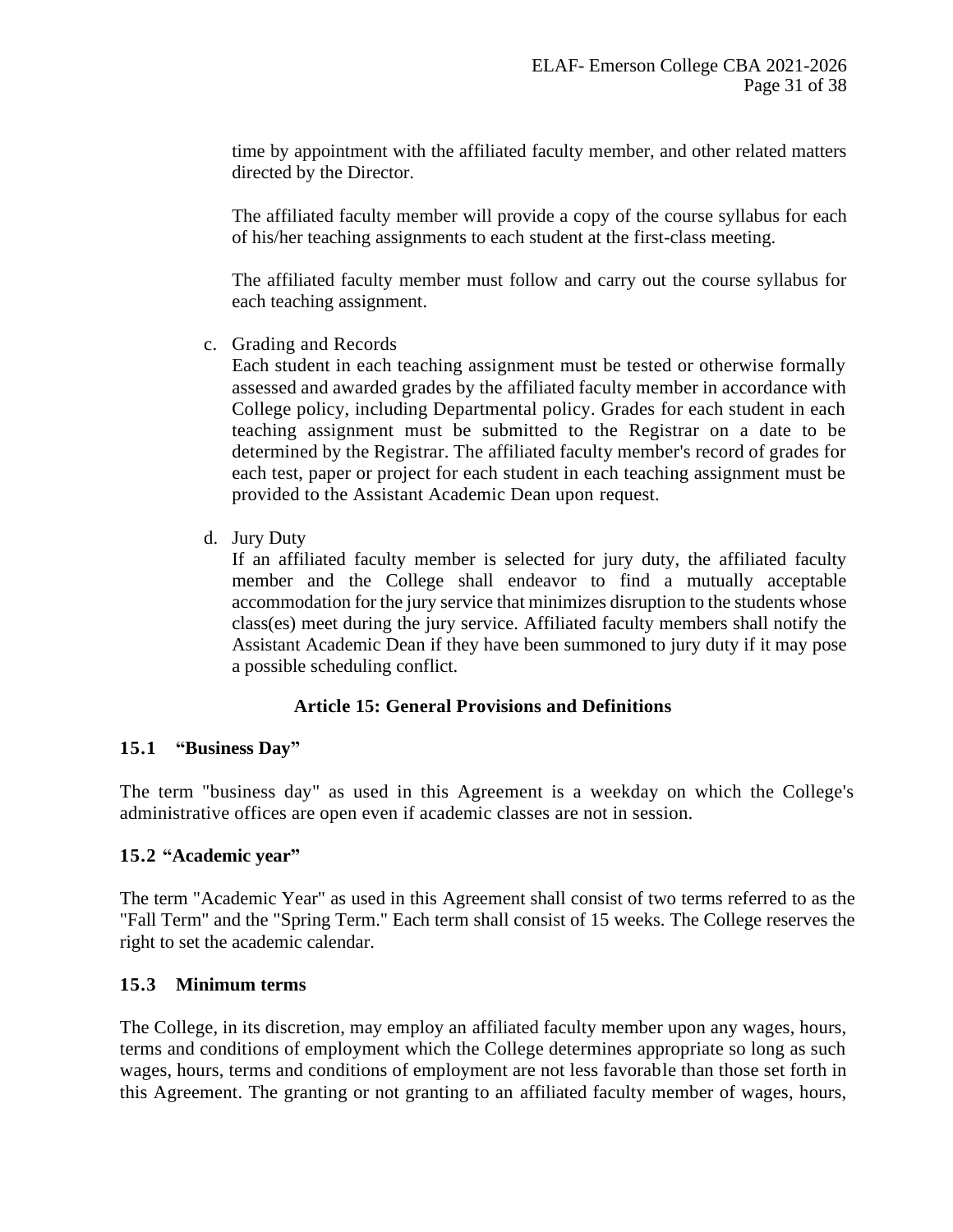terms and conditions of employment which are more favorable than those set forth in this Agreement is at the discretion of the College and shall not be subject to grievance and arbitration under Article 8.

# **15.4 "Notice"**

Notice to an affiliated faculty member is accomplished by mailing said notice by first class mail to the faculty member's address on file in the office of the College's Assistant Academic Dean.

#### **15.5 "Faculty member" and "Affiliated faculty member"**

The term "faculty" or "faculty member(s)" or "affiliated faculty member(s)" means affiliated faculty member(s) in the unit set forth at Article 1, unless specifically stated otherwise.

# **15.6 "Party"**

The term "party" means the College or the Union individually.

# **15.7 "Parties"**

The term "parties" means the College and the Union collectively.

#### **15.8 "AAUP Representative"**

- a. The term "AAUP representative" means an employee or official representative of the American Association of University Professors (AAUP) who has been appointed by the AAUP to service the Union.
- b. Notification

The Union's President will notify in writing the College's Assistant Academic Dean not later than ten (10) calendar days after such appointment the name, title and business address of each AAUP representative. In no event will there be more than two (2) AAUP representatives at the same time.

The College's Assistant Academic Dean must be notified in writing by the Union President not later than three (3) calendar days prior to an AAUP representative coming on campus to attend to Union business.

c. The College recognizes that from time-to-time other individuals may have a good faith need to attend a meeting of the Union (see Article 9.2.a). The College's Assistant Academic Dean must be notified in writing by the Union President not later than five (5) calendar days prior to said meeting the name, title and business address of each individual. The College's Assistant Academic Dean must approve in writing to the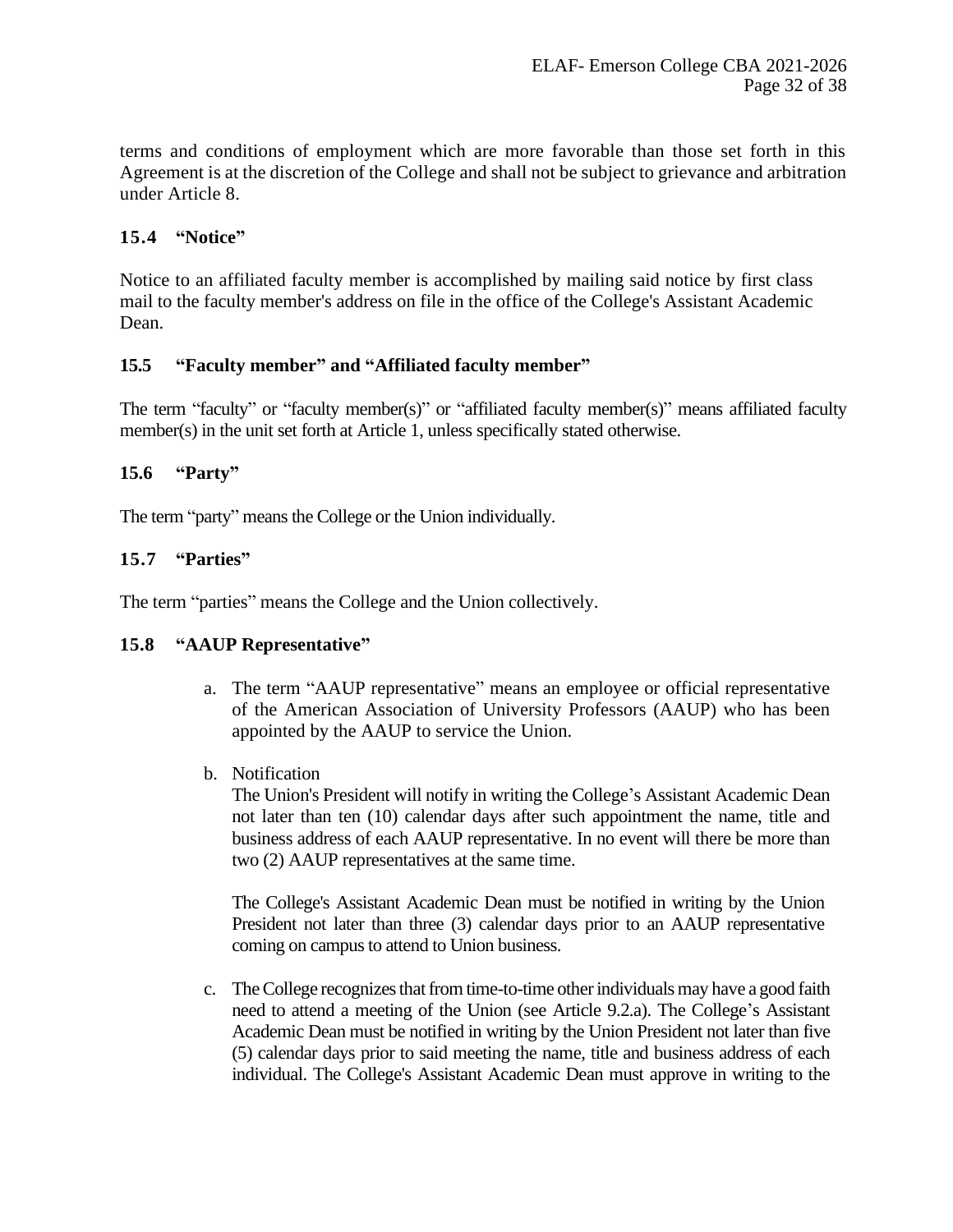Union President each such individual's entry on campus. Such approval will not be unnecessarily withheld.

# **15.9**

a. Indemnification

The Union will indemnify and hold harmless the College, its trustees, officers, agents and employees, against any and all suits, claims, demands, proceedings or other liabilities (1) for damage to property or injury to any persons caused by the Union or its agents, representatives, employees or members acting not in a capacity as employees of the College, or (2) that may arise out of any action taken by the College for the purpose of complying with this Agreement. The College shall undertake the defense of such claims and all expenses thereof, including legal fees, shall be paid by the Union.

b. Section 15.9.a applies to this Agreement, except for Sections 9.4.a-g and 9.5.a-i as those Sections are indemnified by Section 9.3.

# **Article 16: Miscellaneous**

# <span id="page-32-0"></span>**16.1 Email, Library, and Building Access**

Email access and building access will ordinarily only be terminated at the beginning of the second consecutive semester (fall or spring) where the affiliated is not teaching for the College. However, the College retains its right to immediately terminate email and/or building access of any unit member who is terminated for cause, or if the College reasonably believes the unit member's continued access poses a threat to any member(s) of the Emerson College community. An illustrative list of what might be a reasonable belief would include but is not limited to: The College believes the unit member is suspended for cause, the unit member has been issued a no trespass order, the unit member has received a nocontact order, or similar circumstances.

# **16.2 Evaluations of Administrators**

Affiliated faculty may provide feedback to the Provost in the event of a formal evaluation of the Assistant Academic Dean. Such feedback may be provided anonymously.

# **16.3 Title Changes**

Affiliated faculty in Levels 1 and 2 shall be referred to as "Affiliated faculty members." Affiliated faculty in Levels 3, 4 or 5 shall be referred to as "Senior Affiliated faculty members".

# **16.4 Parking**

Parking will be available on a space-available basis at no charge to the affiliated faculty member.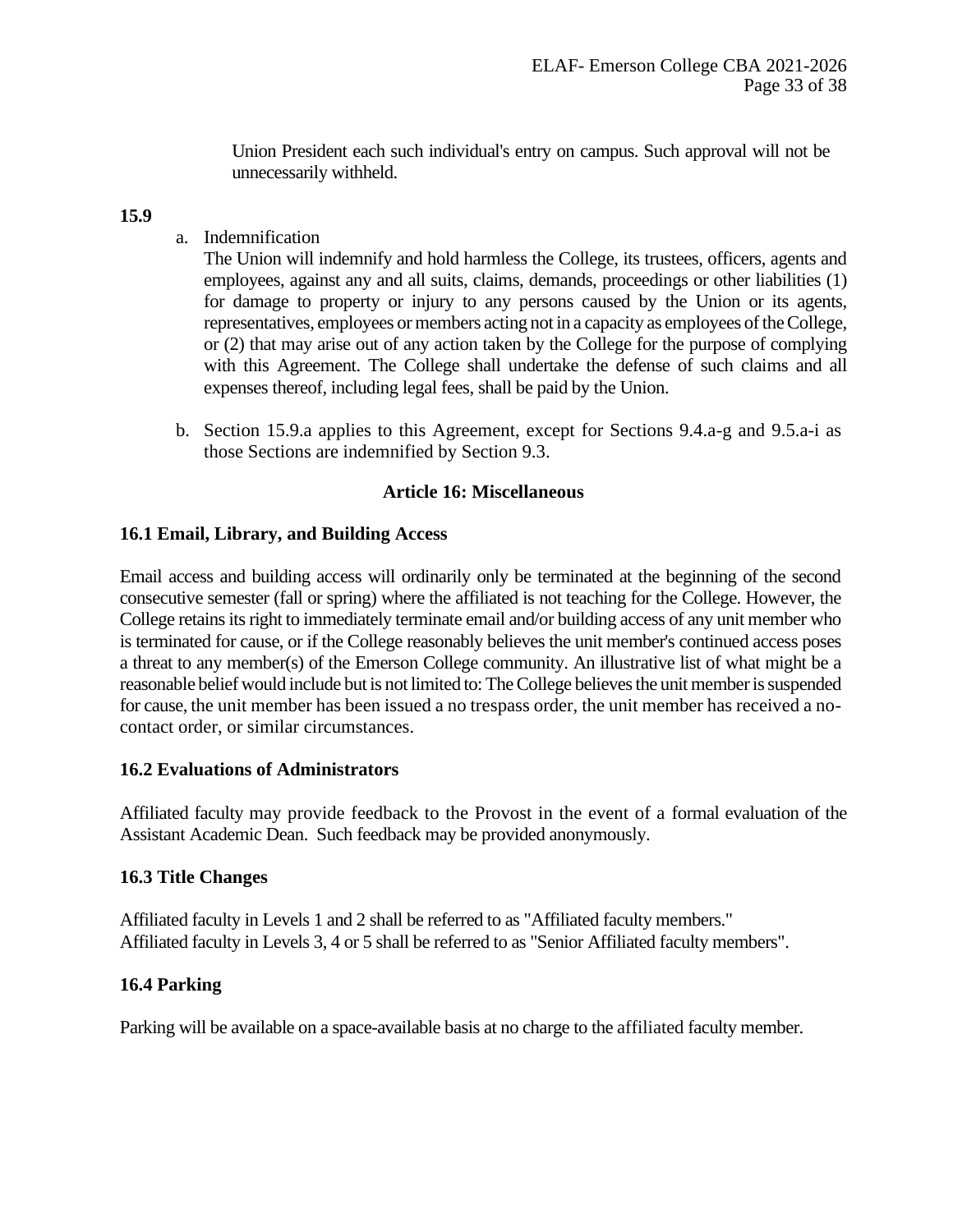# **Article 17: Management Rights**

<span id="page-33-0"></span>**17.1** All management rights, powers, authority, responsibilities and functions, whether heretofore or hereafter exercised, and regardless of the frequency or infrequency of their exercise, are retained and vested exclusively in the College unless specifically modified by a specific provision of this Agreement.

**17.2** Without limiting the generality of 17.1 above, the College has the right to the full and exclusive control, management, operation and direction of its business and affairs in carrying out its educational mission, including, but not limited to, the determination of its education mission, its activities, its business and its location. The College has the right to establish academic policy; to establish, restructure or discontinue academic units, programs and specific courses; to determine which courses shall be offered; to determine the number and qualifications of faculty; to appoint, reappoint, terminate, evaluate or not reappoint faculty; to establish standards, duties and workload for faculty; to assign or reassign an affiliated faculty member's academic assignments; to determine the number of students per class and student qualifications; to determine days and hours of operation; and otherwise to manage the College to attain its goal of excellence in teaching and scholarship.

# **Article 18: Waiver of Rights**

<span id="page-33-1"></span>The failure by either party to insist in any one situation upon performance of any of the terms or provisions of this Agreement shall not be considered as a waiver or relinquishment of the right of the College or the Union to future performance of any such term or provisions, and the obligation of the parties to such future performance shall continue.

# **Article 19: Pre-Existing Rights, Privileges or Benefits**

<span id="page-33-2"></span>The parties acknowledge that during the negotiations which resulted in this Agreement, each had the unlimited right and opportunity to make demands and proposals with respect to any subject or matter not removed by law from the area of collective bargaining, and that the understandings and agreements arrived at by the parties after the exercise of that right and opportunity are fully and exclusively set forth in this Agreement. Therefore, the College and the Union, for the life of this Agreement, each voluntarily and unqualifiedly waives the right, and each agrees that the other shall not be obligated to bargain collectively with respect to any subject or matter referred to or covered in this Agreement. All rights and duties of both parties are specifically expressed in this Agreement and such expression is all-inclusive. This Agreement constitutes the entire agreement between the parties and concludes collective bargaining for its terms, subject only to a mutual agreement to amend or supplement this Agreement.

#### **Article 20: Duration of Agreement**

#### <span id="page-33-3"></span>**20.1 Termination Date**

This Agreement shall be in full force and effect from September 1, 2021 to June 30, 2026, and shall continue from year to year thereafter unless written notice to terminate this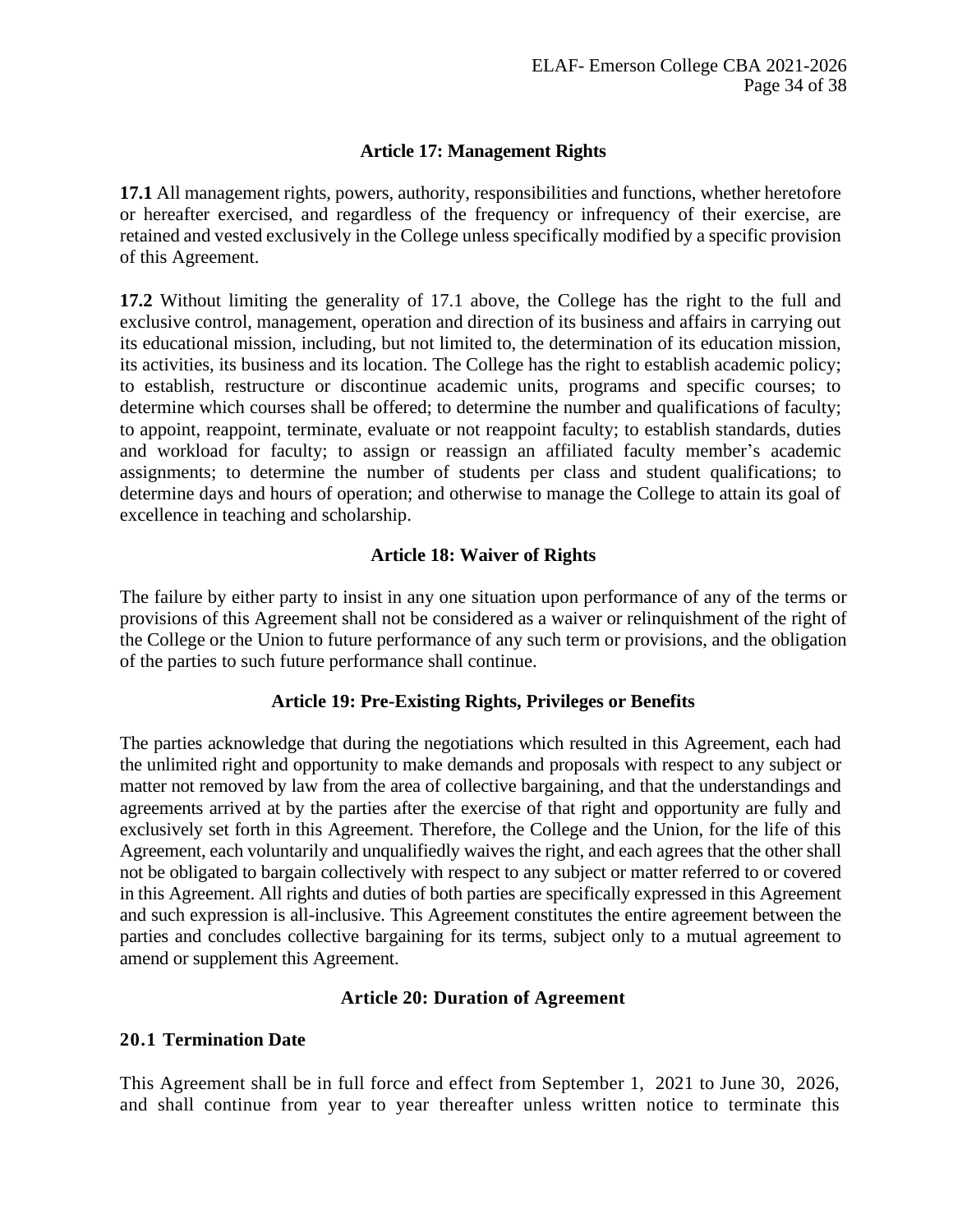Agreement is served by either party upon the other by certified mail, return receipt, and such notice is received at least sixty (60) calendar days prior to the date of expiration, in which event this Agreement shall terminate at midnight of June 30, 2026 unless renewed or extended by mutual written agreement signed by the parties.

#### **20.2 Negotiation Deadlines After Initial Notice**

If notice of termination is given as provided for, negotiations for a new Agreement shall begin within thirty (30) calendar days of the receipt of such notice but in no event earlier than ninety (90) days prior to the expiration date of this Agreement.

FOR: EMERSON COLLEGE FOR: Emerson Los Angeles Faculty, AAUP

Willan P All

 $V_{d}$  4/8/22

Dated: April , 2022